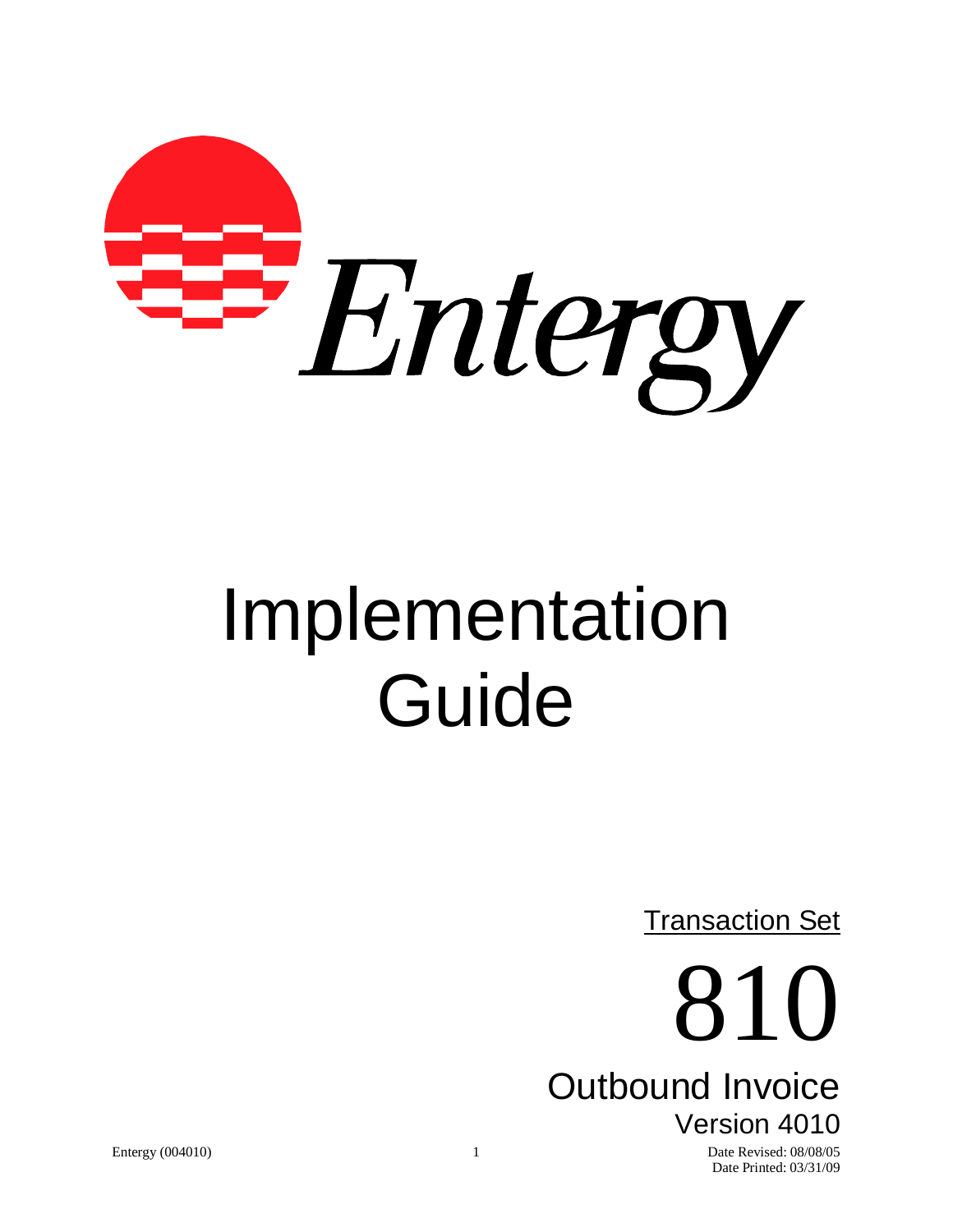# **810 Invoice**

#### **Introduction:**

This Draft Standard for Trial Use contains the format and establishes the data contents of the Invoice Transaction Set (810) for use within the context of an Electronic Data Interchange (EDI) environment. The transaction set can be used to provide for customary and established business and industry practice relative to the billing for goods and services provided.

#### **Heading:**

| Must Use       | Pos.<br>$\underline{\mathbf{ID}}$<br>010 | Seg.<br>Name<br>ST | Des.<br><b>Transaction Set Header</b>    | Req.<br><b>Max.Use</b><br>М | <b>Repeat</b>  | Loop<br><b>Comments</b> | <b>Notes and</b><br>No. |  |
|----------------|------------------------------------------|--------------------|------------------------------------------|-----------------------------|----------------|-------------------------|-------------------------|--|
| Must Use       | 020                                      | <b>BIG</b>         | Beginning Segment for Invoice            | M                           |                |                         |                         |  |
|                | 050                                      | REF                | Reference Identification<br>LOOP ID - N1 | $\mathbf{O}$                | 12             | 200                     |                         |  |
|                | 070                                      | N1                 | Name                                     | $\Omega$                    | 1              |                         |                         |  |
|                | 080                                      | N <sub>2</sub>     | <b>Additional Name Information</b>       | $\Omega$                    | $\overline{2}$ |                         |                         |  |
|                | 090                                      | N3                 | <b>Address Information</b>               | $\Omega$                    | $\overline{2}$ |                         |                         |  |
|                | 100                                      | N4                 | Geographic Location                      | $\Omega$                    |                |                         |                         |  |
|                | 120                                      | PER                | Administrative Communications Contact    | $\mathbf{O}$                | 3              |                         |                         |  |
|                | 130                                      | <b>ITD</b>         | Terms of Sale/Deferred Terms of Sale     | $\Omega$                    | >1             |                         |                         |  |
|                | 140                                      | <b>DTM</b>         | Date/Time Reference                      | $\Omega$                    | 10             |                         |                         |  |
|                | 212                                      | BAL                | <b>Balance Detail</b>                    | $\mathbf{O}$                | >1             |                         |                         |  |
| <b>Detail:</b> |                                          |                    |                                          |                             |                |                         |                         |  |
|                | Pos.                                     | Seg.               |                                          | Req.                        |                | Loop                    | <b>Notes and</b>        |  |

|          | Pos.<br><u>No.</u> | Seg.<br>$\mathbf{D}$ | <b>Name</b>                                             | Req.<br>Des. | <b>Max.Use</b> | Loop<br>Repeat | <b>Notes and</b><br><b>Comments</b> |
|----------|--------------------|----------------------|---------------------------------------------------------|--------------|----------------|----------------|-------------------------------------|
|          |                    |                      | LOOP ID - IT1                                           |              |                | 200000         |                                     |
|          | 010                | IT1                  | Baseline Item Data (Invoice)                            | $\mathbf 0$  |                |                |                                     |
|          | 059                | <b>MEA</b>           | Measurements                                            | $\mathbf 0$  | 40             |                |                                     |
|          | 120                | REF                  | Reference Identification                                | $\Omega$     | >1             |                |                                     |
| Must Use | 150                | <b>DTM</b>           | Date/Time Reference                                     | $\Omega$     | 10             |                |                                     |
|          |                    |                      | <b>LOOP ID - SLN</b>                                    |              |                | 1000           |                                     |
|          | 200                | <b>SLN</b>           | Sub-line Item Detail                                    | $\Omega$     |                |                |                                     |
|          | 230                | <b>SAC</b>           | Service, Promotion, Allowance, or Charge<br>Information | $\mathbf{O}$ | 25             |                |                                     |

#### **Summary:**

|          | $\tilde{\phantom{a}}$<br>Pos. | Seg.                       |                                                         | Req.      |                | Loop          | <b>Notes and</b> |
|----------|-------------------------------|----------------------------|---------------------------------------------------------|-----------|----------------|---------------|------------------|
| Must Use | <u>No.</u><br>010             | $\mathbf{D}$<br><b>TDS</b> | Name<br><b>Total Monetary Value Summary</b>             | Des.<br>M | <b>Max.Use</b> | <b>Repeat</b> | <b>Comments</b>  |
|          | 020                           | TXI                        | Tax Information                                         | O         | 10             |               |                  |
|          | 040                           | <b>SAC</b>                 | Service, Promotion, Allowance, or Charge<br>information | $\Omega$  |                |               |                  |
|          | 070                           | CTT                        | <b>Transaction Totals</b>                               | O         |                |               | N1               |
| Must Use | 080                           | SE                         | <b>Transaction Set Trailer</b>                          | М         |                |               |                  |

#### **Transaction Set Notes**

**1.** Number of line items (CTT01) is the accumulation of the number of IT1 segments. If used, hash total (CTT02) is the sum of the value of quantities invoiced (IT102) for each IT1 segment.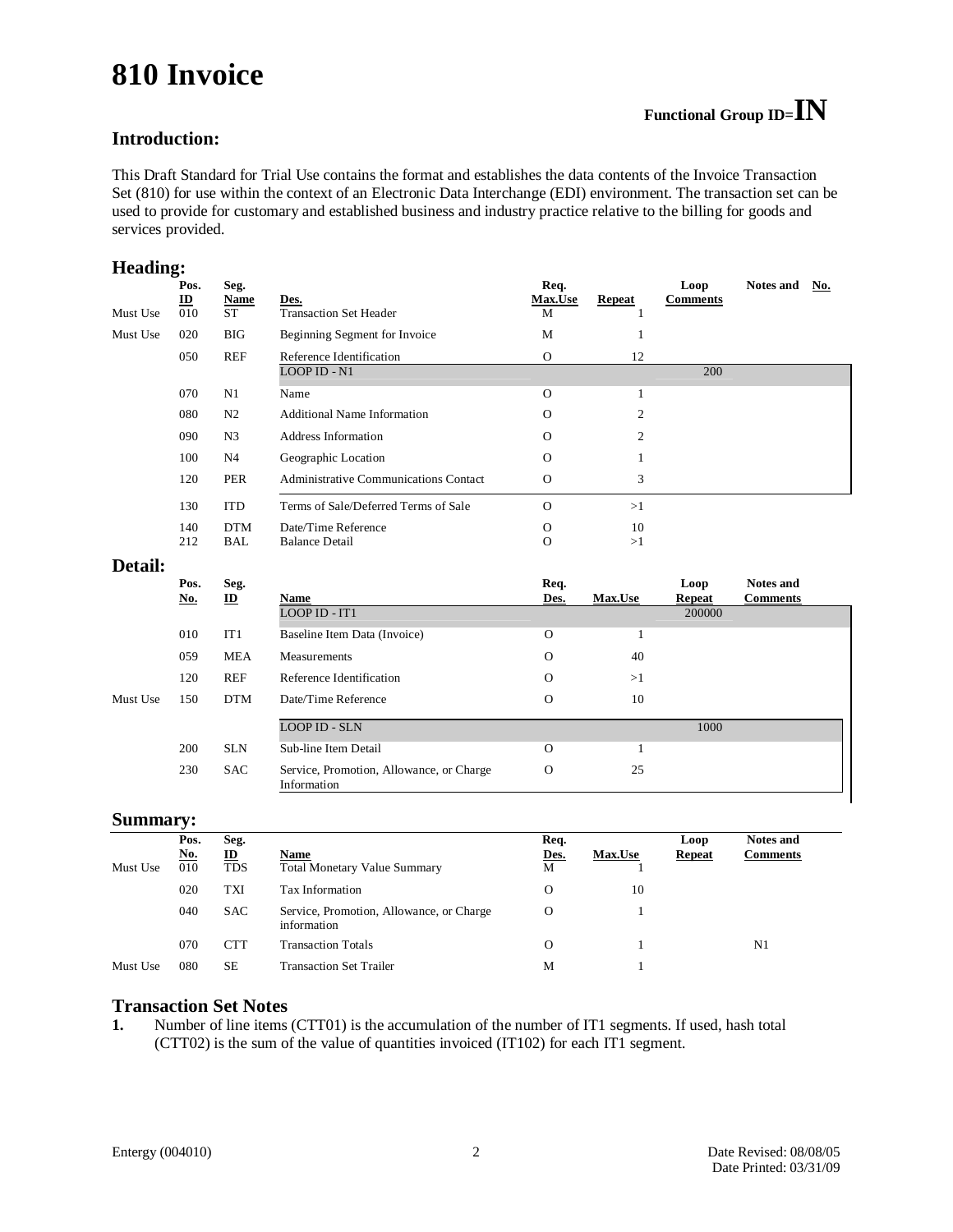| Segment:               | <b>ST</b> Transaction Set Header                                                                                                                                                                                        |
|------------------------|-------------------------------------------------------------------------------------------------------------------------------------------------------------------------------------------------------------------------|
| <b>Position:</b>       | 010                                                                                                                                                                                                                     |
| Loop:                  |                                                                                                                                                                                                                         |
| Level:                 | Heading                                                                                                                                                                                                                 |
| Usage:                 | Mandatory                                                                                                                                                                                                               |
| <b>Max Use:</b>        |                                                                                                                                                                                                                         |
| <b>Purpose:</b>        | To indicate the start of a transaction set and to assign a control number                                                                                                                                               |
| <b>Syntax Notes:</b>   |                                                                                                                                                                                                                         |
| <b>Semantic Notes:</b> | The transaction set identifier (ST01) is used by the translation routines of the<br>1<br>interchange partners to select the appropriate transaction set definition (e.g., 810)<br>selects the Invoice Transaction Set). |
| <b>Comments:</b>       |                                                                                                                                                                                                                         |

|                 |                             |                               | *** *********** ************                                                                                                                                                                                                                                                                                          |   |                               |
|-----------------|-----------------------------|-------------------------------|-----------------------------------------------------------------------------------------------------------------------------------------------------------------------------------------------------------------------------------------------------------------------------------------------------------------------|---|-------------------------------|
| <b>Must Use</b> | Ref.<br>Des.<br><b>ST01</b> | Data<br><b>Element</b><br>143 | <b>Name</b><br><b>Transaction Set Identifier Code</b>                                                                                                                                                                                                                                                                 | M | <b>Attributes</b><br>ID $3/3$ |
|                 |                             |                               | Code uniquely identifying a Transaction Set                                                                                                                                                                                                                                                                           |   |                               |
|                 |                             |                               | 810<br>Invoice                                                                                                                                                                                                                                                                                                        |   |                               |
| <b>Must Use</b> | <b>ST02</b>                 | <b>329</b>                    | <b>Transaction Set Control Number</b>                                                                                                                                                                                                                                                                                 | M | AN 4/9                        |
|                 |                             |                               | Identifying control number that must be unique within the transaction set<br>functional group assigned by the originator for a transaction set                                                                                                                                                                        |   |                               |
|                 |                             |                               | The number is sequentially assigned by the sender, starting with one within<br>each functional group. For each functional group, the first transaction set<br>control number will be 0001 and incremented by one for each additional<br>transaction set within the group.<br>This value must match the value in SE02. |   |                               |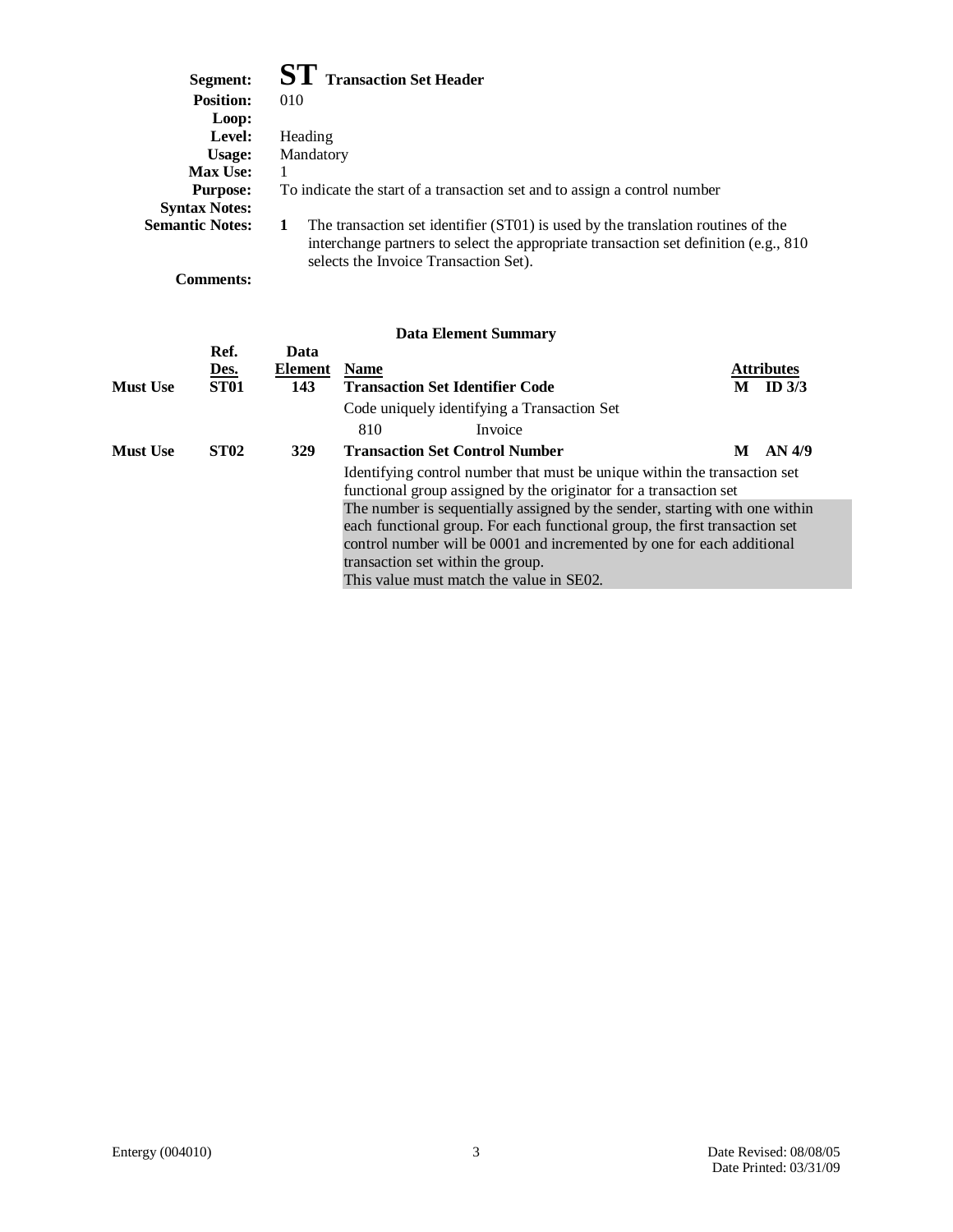| Segment:               | <b>BIG</b> Beginning Segment for Invoice                                                              |
|------------------------|-------------------------------------------------------------------------------------------------------|
| <b>Position:</b>       | 020                                                                                                   |
| Loop:                  |                                                                                                       |
| Level:                 | Heading                                                                                               |
| Usage:                 | Mandatory                                                                                             |
| <b>Max Use:</b>        |                                                                                                       |
| <b>Purpose:</b>        | To indicate the beginning of an invoice transaction set and transmit identifying numbers<br>and dates |
| <b>Syntax Notes:</b>   |                                                                                                       |
| <b>Semantic Notes:</b> | BIG01 is the invoice issue date.                                                                      |
|                        | 2<br>BIG03 is the date assigned by the purchaser to purchase order.                                   |
|                        | BIG10 indicates the consolidated invoice number. When BIG07 contains code CI,<br>3                    |
|                        | BIG10 is not used.                                                                                    |
| Commente:              | RIG07 is used only to further define the type of invoice when needed                                  |

| <b>Comments:</b> |  | BIG07 is used only to further define the type of invoice when needed. |  |  |  |  |  |  |
|------------------|--|-----------------------------------------------------------------------|--|--|--|--|--|--|
|------------------|--|-----------------------------------------------------------------------|--|--|--|--|--|--|

| <b>Data Element Summary</b> |  |
|-----------------------------|--|
|-----------------------------|--|

|                 |                                         |                |                       | рата еленісці эшпінаг у                                                                                                                      |          |                   |
|-----------------|-----------------------------------------|----------------|-----------------------|----------------------------------------------------------------------------------------------------------------------------------------------|----------|-------------------|
|                 | Ref.                                    | Data           |                       |                                                                                                                                              |          |                   |
|                 | Des.                                    | <b>Element</b> | <b>Name</b>           |                                                                                                                                              |          | <b>Attributes</b> |
| <b>Must Use</b> | <b>BIG01</b>                            | 373            | <b>Date</b>           |                                                                                                                                              |          | <b>M</b> DT 8/8   |
|                 |                                         |                |                       | Date expressed as CCYYMMDD                                                                                                                   |          |                   |
|                 |                                         |                | Date Billed           |                                                                                                                                              |          |                   |
| <b>Must Use</b> | <b>BIG02</b>                            | 76             | <b>Invoice Number</b> |                                                                                                                                              | M        | $AN$ 1/22         |
|                 |                                         |                |                       | Identifying number assigned by issuer                                                                                                        |          |                   |
|                 |                                         |                |                       | Assigned by system when invoice is created.                                                                                                  |          |                   |
|                 | <b>BIG07</b>                            | 640            |                       | <b>Transaction Type Code</b>                                                                                                                 | $\Omega$ | ID $2/2$          |
|                 | Code specifying the type of transaction |                |                       |                                                                                                                                              |          |                   |
|                 |                                         |                |                       | This data element is used only when special identification of the invoice is<br>needed, between trading partners, to support business needs. |          |                   |
|                 |                                         |                | <b>FB</b>             | Final Bill                                                                                                                                   |          |                   |
|                 |                                         |                | <b>PR</b>             | Product (or Service)                                                                                                                         |          |                   |
|                 | <b>BIG08</b>                            | 353            |                       | <b>Transaction Set Purpose Code</b>                                                                                                          | 0        | $ID$ 2/2          |
|                 |                                         |                |                       | Code identifying purpose of transaction set                                                                                                  |          |                   |
|                 |                                         |                | $00\,$                | Original                                                                                                                                     |          |                   |
|                 |                                         |                | $\rm CO$              | Corrected                                                                                                                                    |          |                   |
|                 |                                         |                |                       | Reissue of an entire invoice.<br>This definition of this code will change for future versions<br>of the UIG guidelines.                      |          |                   |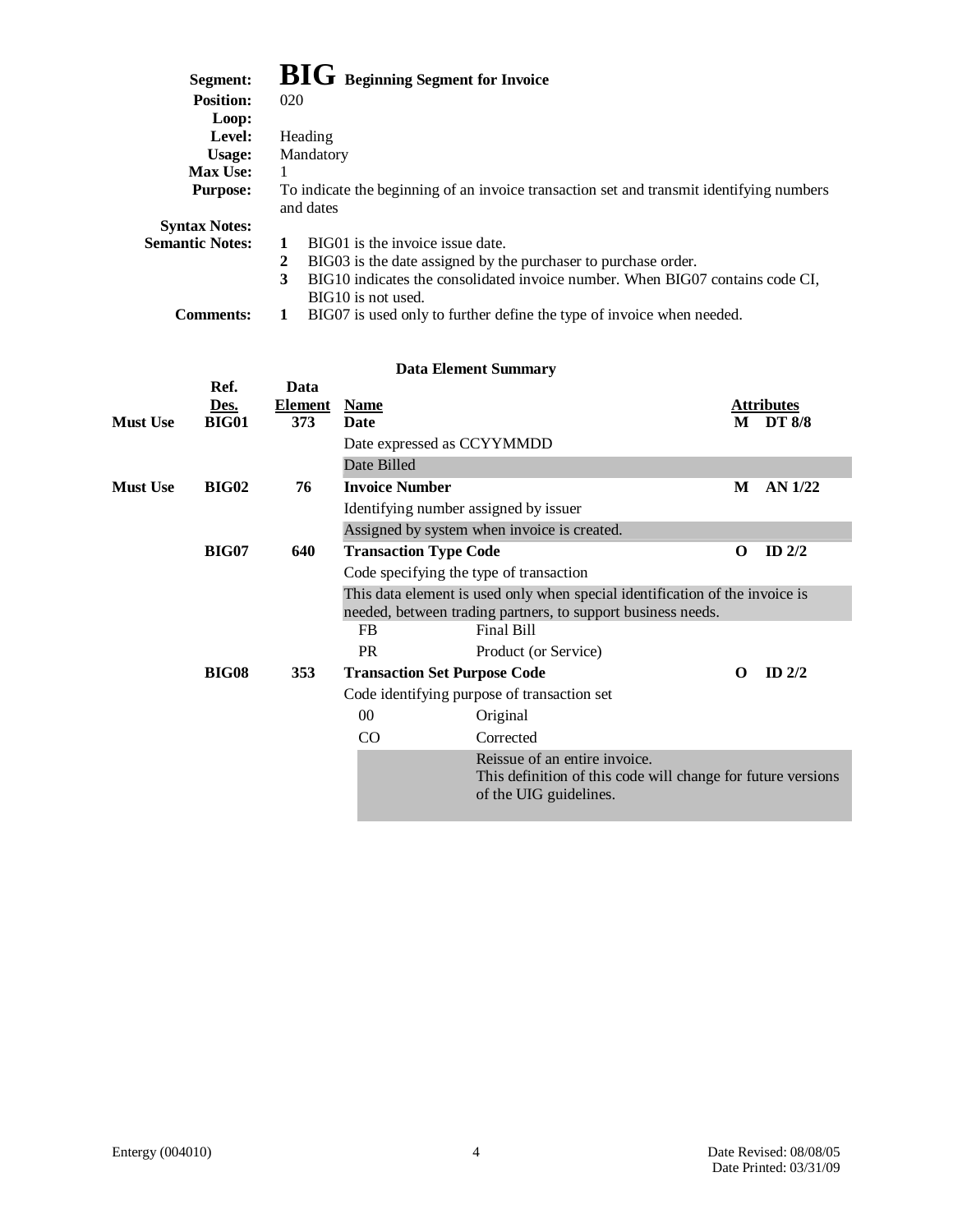## $\mathbf{R} \mathbf{F} \mathbf{F}$  **Reference Identification**

| Segment:               | <b>INLI</b> Reference Identification                                                                        |
|------------------------|-------------------------------------------------------------------------------------------------------------|
| <b>Position:</b>       | 050                                                                                                         |
| Loop:                  |                                                                                                             |
| Level:                 | Heading                                                                                                     |
| Usage:                 | Optional                                                                                                    |
| <b>Max Use:</b>        | 12                                                                                                          |
| <b>Purpose:</b>        | To specify identifying information                                                                          |
| <b>Syntax Notes:</b>   | At least one of REF02 or REF03 is required.                                                                 |
| <b>Semantic Notes:</b> |                                                                                                             |
| <b>Comments:</b>       |                                                                                                             |
| <b>Notes:</b>          | Used to provide account number information who<br>$\Lambda$ coount information (y a the IT100 $-$ A coount) |

rmation when the IT1 loop is used to present Account information (u.e.,the IT109 = Account). Trading partners using the meter model (where an IT1 conveys meter charges and usage) should reference the account number information in the Header REF, position 050.

|          |                              |                        |                                                                                                                                | <b>Data Element Summary</b>                                                                            |   |                               |
|----------|------------------------------|------------------------|--------------------------------------------------------------------------------------------------------------------------------|--------------------------------------------------------------------------------------------------------|---|-------------------------------|
| Must Use | Ref.<br>Des.<br><b>REF01</b> | Data<br>Element<br>128 | <b>Name</b>                                                                                                                    | <b>Reference Identification Qualifier</b>                                                              | M | <b>Attributes</b><br>ID $2/3$ |
|          |                              |                        |                                                                                                                                | Code qualifying the Reference Identification                                                           |   |                               |
|          |                              |                        | 11                                                                                                                             | <b>Account Number</b><br>Entergy Service Provider-Assigned account number<br>for the end use customer. |   |                               |
|          |                              |                        | 12                                                                                                                             | <b>Billing Account</b><br>Utility assigned Account Number for the end use<br>Customer.                 |   |                               |
|          |                              |                        | 45                                                                                                                             | Old Account Number<br>Utility's previous account number for the end use<br>customer.                   |   |                               |
|          | REF <sub>02</sub>            | 127                    | <b>Reference Identification</b>                                                                                                |                                                                                                        | X | AN 1/30                       |
|          |                              |                        | Reference information as defined for a particular Transaction Set or as<br>specified by the Reference Identification Qualifier |                                                                                                        |   |                               |
|          |                              |                        |                                                                                                                                | Entergy's assigned account number.                                                                     |   |                               |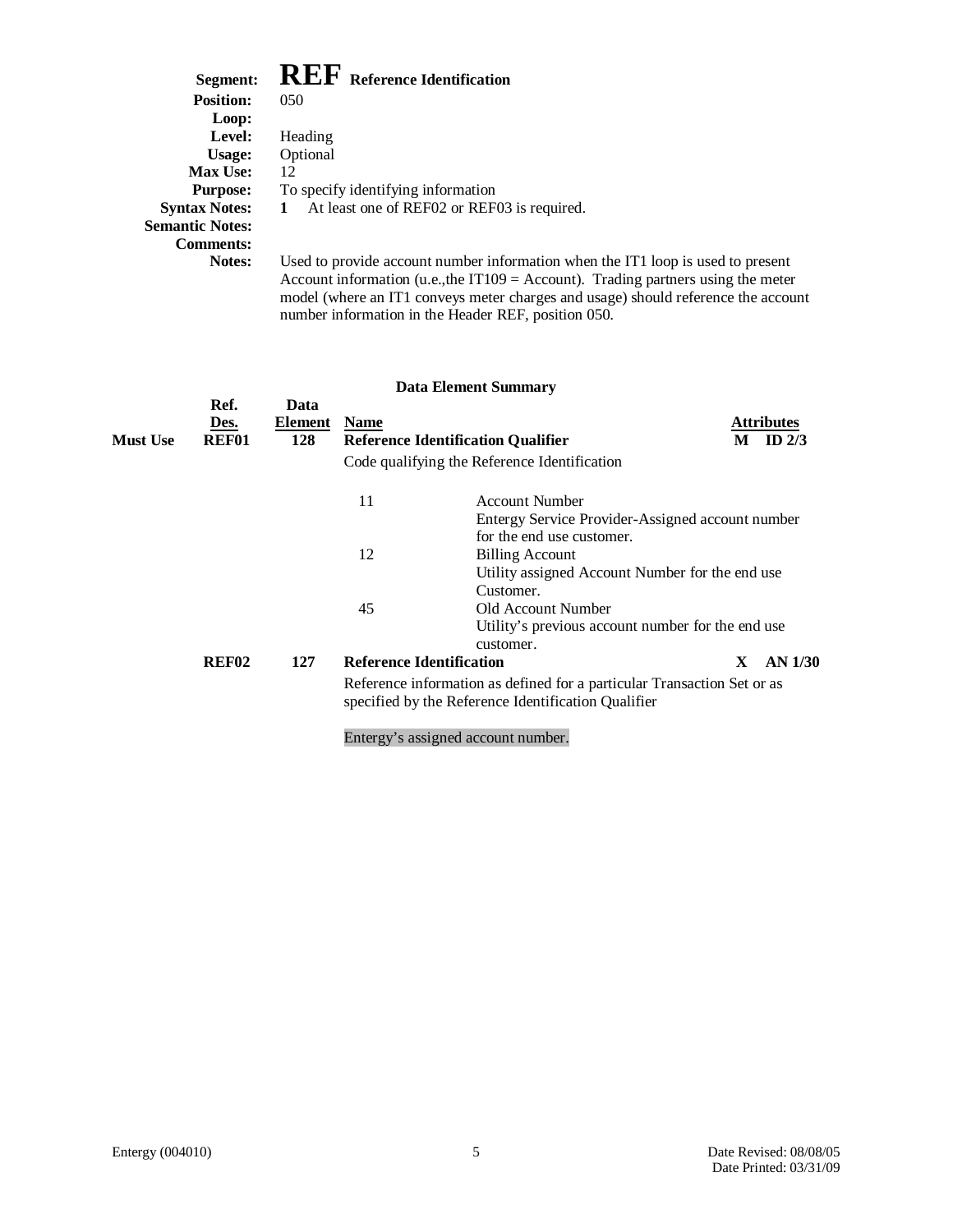|                 | Segment:               | $\mathbf{N1}$ Name |                                           |                                                                                       |    |                   |
|-----------------|------------------------|--------------------|-------------------------------------------|---------------------------------------------------------------------------------------|----|-------------------|
|                 | <b>Position:</b>       | 070                |                                           |                                                                                       |    |                   |
|                 | Loop:                  | N1                 |                                           |                                                                                       |    |                   |
|                 | Level:                 | Heading            |                                           |                                                                                       |    |                   |
|                 | <b>Usage:</b>          | Optional           |                                           |                                                                                       |    |                   |
|                 | Max Use:               | 1                  |                                           |                                                                                       |    |                   |
|                 | <b>Purpose:</b>        |                    |                                           | To identify a party by type of organization, name, and code                           |    |                   |
|                 | <b>Syntax Notes:</b>   | 1                  | At least one of N102 or N103 is required. |                                                                                       |    |                   |
|                 |                        | $\overline{2}$     |                                           | If either N103 or N104 is present, then the other is required.                        |    |                   |
|                 | <b>Semantic Notes:</b> |                    |                                           |                                                                                       |    |                   |
|                 | <b>Comments:</b>       | 1                  |                                           | This segment, used alone, provides the most efficient method of providing             |    |                   |
|                 |                        |                    |                                           | organizational identification. To obtain this efficiency the "ID Code" (N104) must    |    |                   |
|                 |                        |                    |                                           | provide a key to the table maintained by the transaction processing party.            |    |                   |
|                 |                        | $\boldsymbol{2}$   |                                           | N105 and N106 further define the type of entity in N101.                              |    |                   |
|                 | <b>Entergy Notes:</b>  | $\mathbf{1}$       |                                           | If $N101 = BT$ then the Customer's Name will be provided in the N102.                 |    |                   |
|                 |                        |                    |                                           | If N101=MQ then the Customer's Service Location will be provided in the N102          |    |                   |
|                 |                        |                    |                                           | If $N101 = 8R$ then the Customer's Service Location will be provided in the N102, and |    |                   |
|                 |                        |                    |                                           | the code 92 will be provided in N103, and the Store # will be provided in N104.       |    |                   |
|                 |                        |                    |                                           | <b>Data Element Summary</b>                                                           |    |                   |
|                 | Ref.                   | Data               |                                           |                                                                                       |    |                   |
|                 | Des.                   | <b>Element</b>     | <b>Name</b>                               |                                                                                       |    | <b>Attributes</b> |
| <b>Must Use</b> | N101                   | 98                 | <b>Entity Identifier Code</b>             |                                                                                       | М  | ID $2/3$          |
|                 |                        |                    |                                           | Code identifying an organizational entity, a physical location, property or an        |    |                   |
|                 |                        |                    | individual                                |                                                                                       |    |                   |
|                 |                        |                    | <b>BT</b>                                 | Bill-to-Party                                                                         |    |                   |
|                 |                        |                    | 8R                                        | Consumer Service Provider (CSP) Customer                                              |    |                   |
|                 |                        |                    | MQ                                        | Metering Location                                                                     |    |                   |
|                 |                        |                    | RE                                        | Remit-to-Party                                                                        |    |                   |
|                 |                        |                    | VN                                        | Vendor                                                                                |    |                   |
|                 | N102                   | 93                 | <b>Name</b>                               |                                                                                       | X  | AN 1/60           |
|                 |                        |                    | Free-form name                            |                                                                                       |    |                   |
|                 |                        |                    |                                           | Customer's "Bill To" Name used in BT loop                                             |    |                   |
|                 |                        |                    |                                           | Customer's "Service Location" used in MQ loop                                         |    |                   |
|                 |                        |                    |                                           | Customer's "Service Location" & Store # used in 8R loop                               |    |                   |
|                 |                        |                    |                                           | Entergy's Company Name used in RE & VN loop; i.e. Entergy Arkansas                    |    |                   |
|                 |                        |                    |                                           | Inc., Entergy Louisiana Inc., Entergy Mississippi Inc., Entergy New Orleans           |    |                   |
|                 |                        |                    | Inc., or Entergy Gulf States Inc.         |                                                                                       |    |                   |
|                 | N103                   | 66                 | <b>Identification Code Qualifier</b>      |                                                                                       | X  | ID $1/2$          |
|                 |                        |                    |                                           | Code designating the system/method of code structure used for Identification          |    |                   |
|                 |                        |                    | Code (67)                                 |                                                                                       |    |                   |
|                 |                        |                    | 9                                         | D-U-N-S+4, D-U-N-S Number with Four Character                                         |    |                   |
|                 |                        |                    |                                           | Suffix                                                                                |    |                   |
|                 |                        |                    | 91                                        | Assigned by Seller or Seller's Agent                                                  |    |                   |
|                 |                        |                    | 92                                        | Assigned by Buyer or Buyer's Agent                                                    |    |                   |
|                 | N104                   | 67                 | <b>Identification Code</b>                |                                                                                       | X. | AN 2/80           |
|                 |                        |                    | Code identifying a party or other code    |                                                                                       |    |                   |
|                 |                        |                    |                                           | Entergy's Trading Partner Identification number used in the BT loop                   |    |                   |
|                 |                        |                    |                                           | Customer's Store number used in the 8R loop                                           |    |                   |
|                 |                        |                    |                                           | Customer's assigned Vendor Id used in the VN loop                                     |    |                   |
|                 |                        |                    |                                           |                                                                                       |    |                   |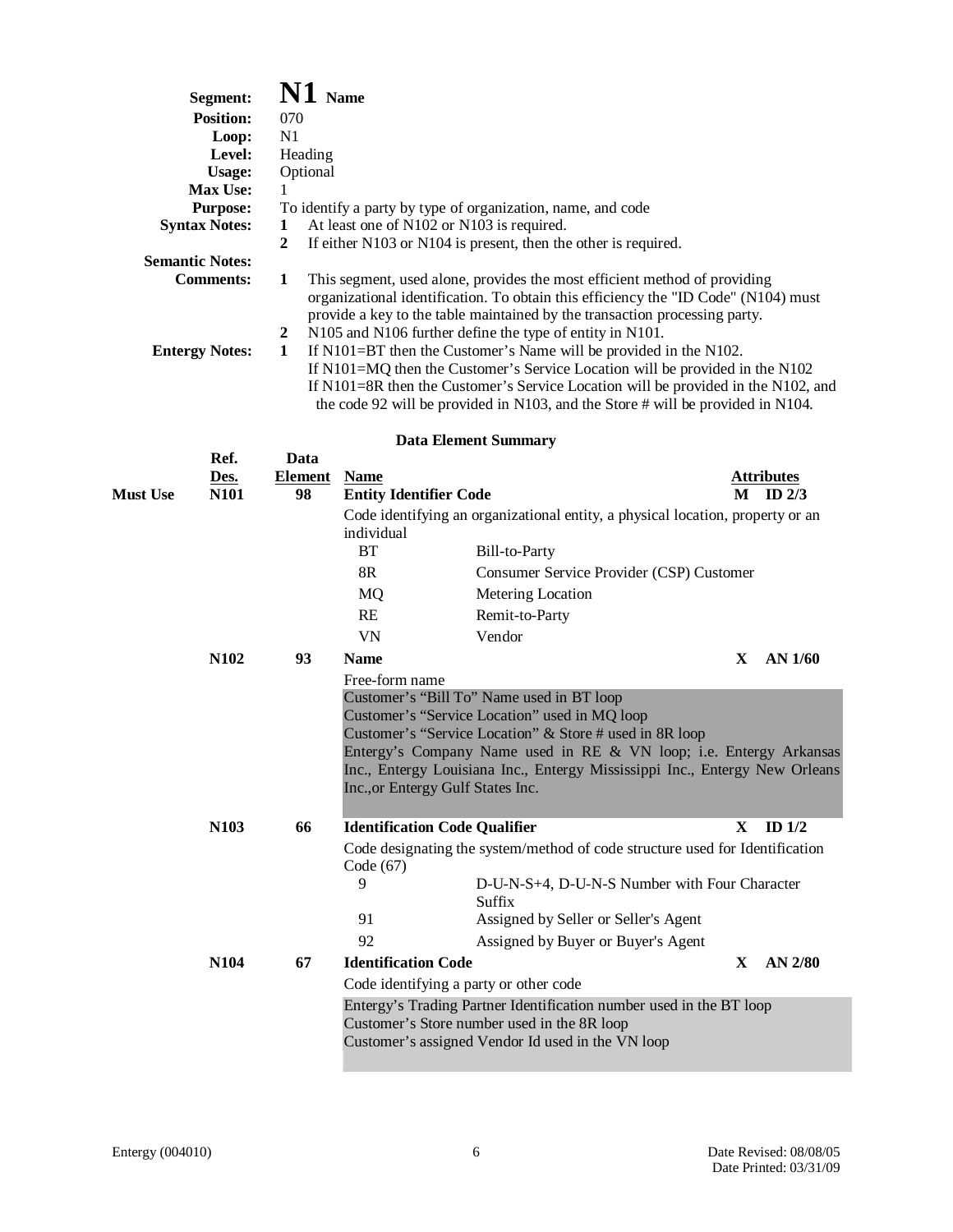| Segment:                | $\bf{N2}$ Additional Name Information                                               |
|-------------------------|-------------------------------------------------------------------------------------|
| <b>Position:</b>        | 080                                                                                 |
| Loop:                   | N <sub>1</sub>                                                                      |
| Level:                  | Heading                                                                             |
| Usage:                  | Optional                                                                            |
| <b>Max Use:</b>         | $\mathcal{D}_{\mathcal{L}}$                                                         |
| <b>Purpose:</b>         | To specify additional names                                                         |
| <b>Syntax Notes:</b>    |                                                                                     |
| <b>Semantic Notes:</b>  |                                                                                     |
| <b>Comments:</b>        |                                                                                     |
| <b>Entergy's Notes:</b> | This is only used when the customers store number already exists in the name field. |
|                         |                                                                                     |

|                 |                               |         | Data Element Summary |                   |
|-----------------|-------------------------------|---------|----------------------|-------------------|
|                 | Ref.                          | Data    |                      |                   |
|                 | Des.                          | Element | <b>Name</b>          | <b>Attributes</b> |
| <b>Must Use</b> | N <sub>201</sub>              | 93      | <b>Name</b>          | AN 1/60<br>М      |
|                 |                               |         | Free-form            |                   |
|                 | N <sub>2</sub> 0 <sub>2</sub> | 93      | <b>Name</b>          | AN 1/60<br>O      |
|                 |                               |         | Free-form            |                   |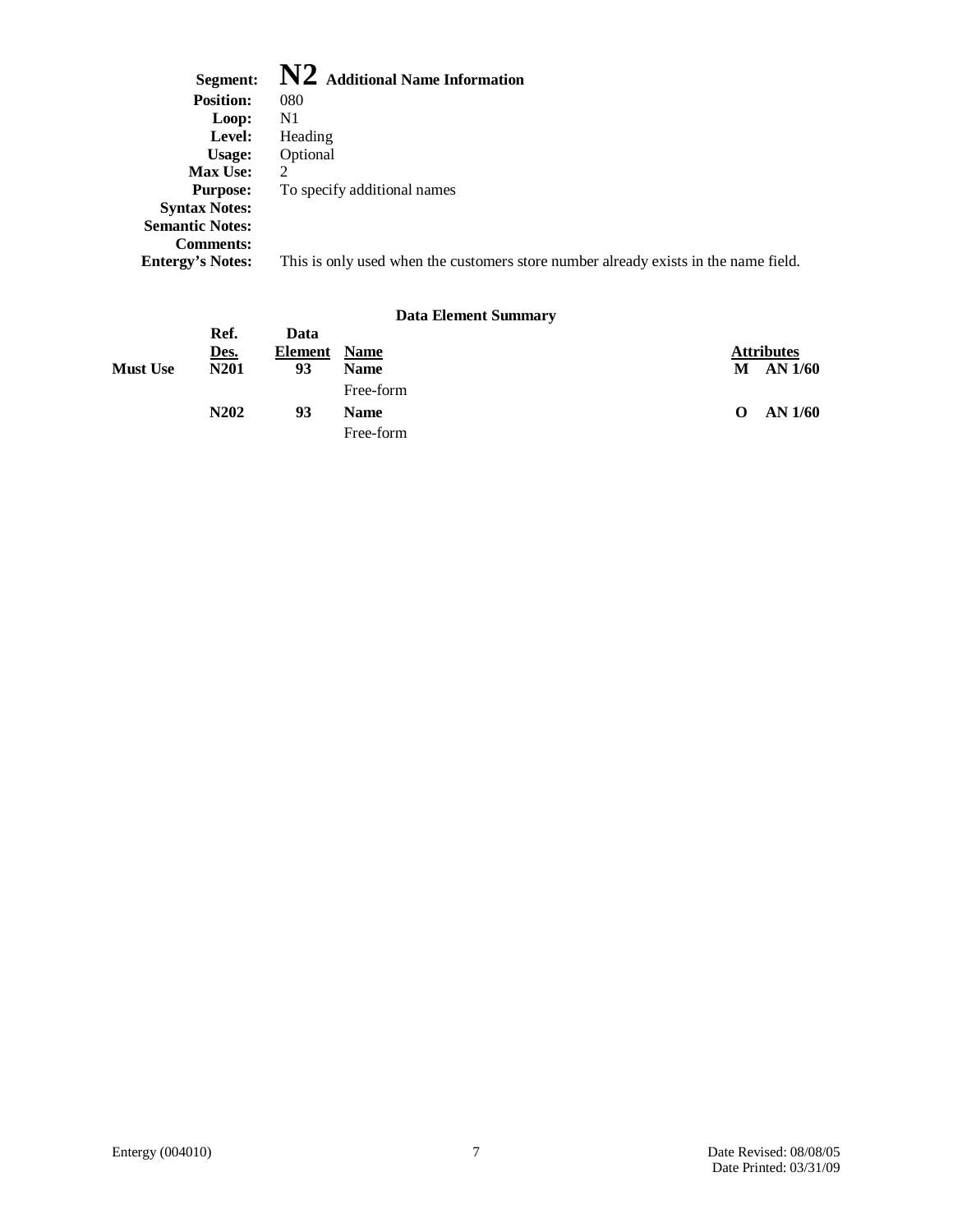Segment: **N3** Address Information<br>Position: 090 **Position:** 090<br>**Loop:** N1 Loop:<br>Level: Level: Heading<br>Usage: Optional Optional<br>2 Max Use:<br>Purpose: To specify the location of the named party **Syntax Notes: Semantic Notes: Comments:**

|                 |              |                 | Duva Littlitent Duminium   |          |                   |
|-----------------|--------------|-----------------|----------------------------|----------|-------------------|
|                 | Ref.<br>Des. | Data<br>Element | <b>Name</b>                |          | <b>Attributes</b> |
| <b>Must Use</b> | <b>N301</b>  | 166             | <b>Address Information</b> |          | M AN 1/55         |
|                 |              |                 | Address information        |          |                   |
|                 | N302         | 166             | <b>Address Information</b> | $\Omega$ | AN 1/55           |
|                 |              |                 | Address information        |          |                   |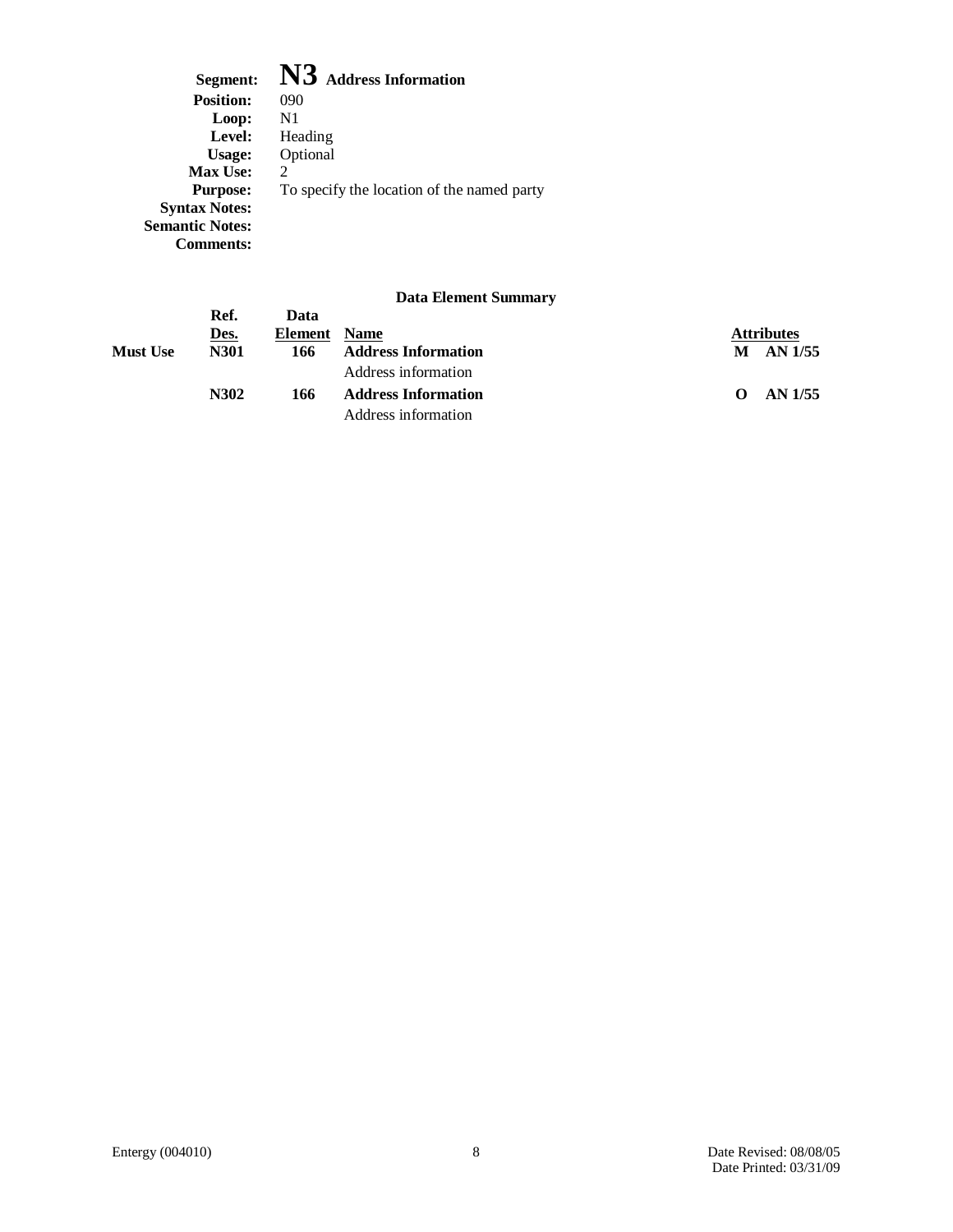| Segment:               | N4 Geographic Location                                                                                |
|------------------------|-------------------------------------------------------------------------------------------------------|
| <b>Position:</b>       | 100                                                                                                   |
| Loop:                  | N1                                                                                                    |
| Level:                 | Heading                                                                                               |
| Usage:                 | Optional                                                                                              |
| <b>Max Use:</b>        |                                                                                                       |
| <b>Purpose:</b>        | To specify the geographic place of the named party                                                    |
| <b>Syntax Notes:</b>   | If N406 is present, then N405 is required.<br>1                                                       |
| <b>Semantic Notes:</b> |                                                                                                       |
| <b>Comments:</b>       | A combination of either N401 through N404, or N405 and N406 may be adequate to<br>specify a location. |
|                        |                                                                                                       |

**2** N402 is required only if city name (N401) is in the U.S. or Canada.

|      |         | рата еленіені эшіннагу                                                                                        |                   |                   |
|------|---------|---------------------------------------------------------------------------------------------------------------|-------------------|-------------------|
| Ref. | Data    |                                                                                                               |                   |                   |
| Des. | Element | <b>Name</b>                                                                                                   |                   | <b>Attributes</b> |
| N401 | 19      | <b>City Name</b>                                                                                              |                   | $AN$ 2/30         |
|      |         | Free-form text for city name                                                                                  |                   |                   |
| N402 | 156     | <b>State or Province Code</b>                                                                                 | റ                 | $ID$ 2/2          |
|      |         | Code (Standard State/Province) as defined by appropriate government agency                                    |                   |                   |
| N403 | 116     | <b>Postal Code</b>                                                                                            | $\mathbf{\Omega}$ | $ID$ 3/15         |
|      |         | Code defining international postal zone code excluding punctuation and blanks<br>(zip code for United States) |                   |                   |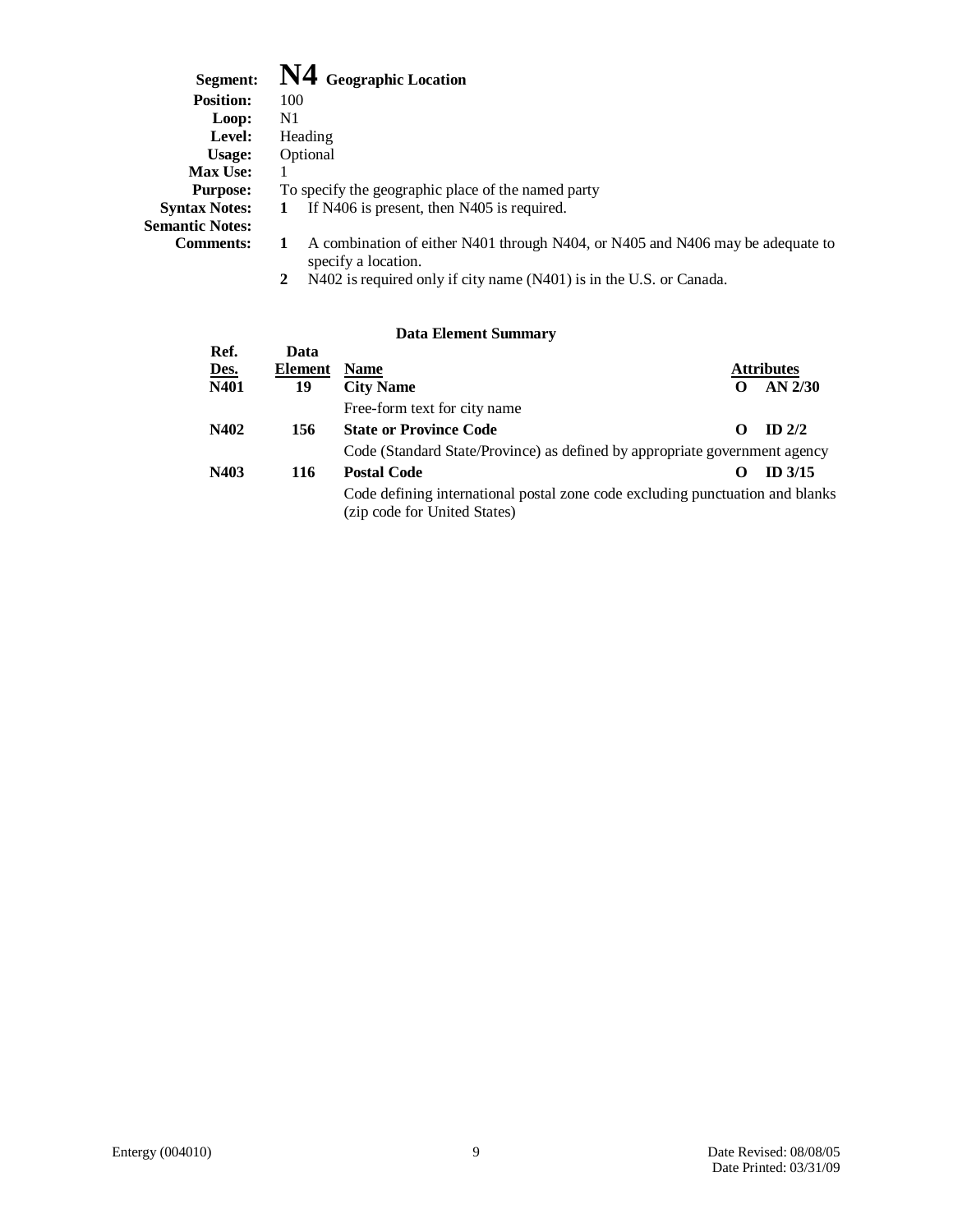| Segment:               | PER Administrative Communications Contact                                               |
|------------------------|-----------------------------------------------------------------------------------------|
| <b>Position:</b>       | 120                                                                                     |
| Loop:                  | N1                                                                                      |
| Level:                 | Heading                                                                                 |
| Usage:                 | Optional                                                                                |
| <b>Max Use:</b>        | 3                                                                                       |
| <b>Purpose:</b>        | To identify a person or office to whom administrative communications should be directed |
| <b>Syntax Notes:</b>   | If either PER03 or PER04 is present, then the other is required.<br>1                   |
|                        | If either PER05 or PER06 is present, then the other is required.<br>2                   |
|                        | If either PER07 or PER08 is present, then the other is required.<br>3                   |
| <b>Semantic Notes:</b> |                                                                                         |
| <b>Comments:</b>       |                                                                                         |
| <b>Entergy Notes:</b>  | Only used when the N1 segment is RE.                                                    |

|                 |                   |         |                                       | <b>Data Element Summary</b>                                                    |   |                   |
|-----------------|-------------------|---------|---------------------------------------|--------------------------------------------------------------------------------|---|-------------------|
|                 | Ref.              | Data    |                                       |                                                                                |   |                   |
|                 | Des.              | Element | <b>Name</b>                           |                                                                                |   | <b>Attributes</b> |
| <b>Must Use</b> | <b>PER01</b>      | 366     | <b>Contact Function Code</b>          |                                                                                | M | ID $2/2$          |
|                 |                   |         |                                       | Code identifying the major duty or responsibility of the person or group named |   |                   |
|                 |                   |         | <b>CR</b>                             | <b>Customer Relations</b>                                                      |   |                   |
|                 |                   |         |                                       | Customer service representative                                                |   |                   |
|                 | PER <sub>03</sub> | 365     | <b>Communication Number Qualifier</b> |                                                                                | X | $ID$ 2/2          |
|                 |                   |         |                                       | Code identifying the type of communication number                              |   |                   |
|                 |                   |         | TE                                    | Telephone                                                                      |   |                   |
|                 | <b>PER04</b>      | 364     | <b>Communication Number</b>           |                                                                                | X | $AN$ 1/80         |
|                 |                   |         | applicable                            | Complete communications number including country or area code when             |   |                   |
|                 |                   |         |                                       | Entergy's Customer Service Number, 1-800-ENTERGY, will be used.                |   |                   |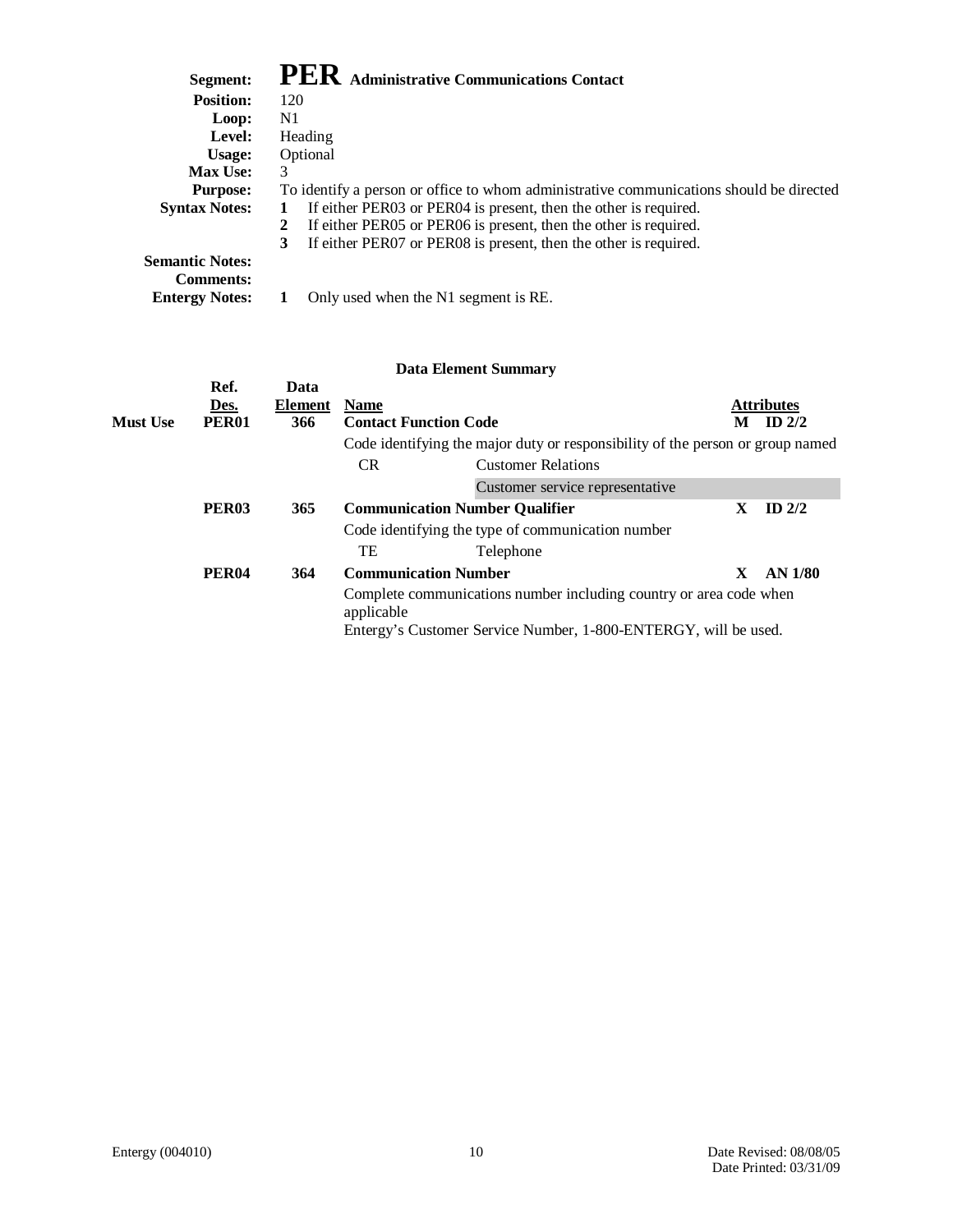## **Segment: ITD Terms of Sale/Deferred Terms of Sale**

| <u>Delinenti</u>     | $\sim$ $\sim$ 101 ms of sure Deterior Terms of Sure                         |
|----------------------|-----------------------------------------------------------------------------|
| <b>Position:</b>     | 130                                                                         |
| Loop:                |                                                                             |
| Level:               | Heading                                                                     |
| Usage:               | Optional                                                                    |
| <b>Max Use:</b>      | >1                                                                          |
| <b>Purpose:</b>      | To specify terms of sale                                                    |
| <b>Syntax Notes:</b> | If ITD03 is present, then at least one of ITD04 ITD05 or ITD13 is required. |
|                      |                                                                             |

**Semantic Notes:**

**Comments:**

|                    |         | рата елепнент эшпинагу                                                            |   |                   |
|--------------------|---------|-----------------------------------------------------------------------------------|---|-------------------|
| Ref.               | Data    |                                                                                   |   |                   |
| Des.               | Element | <b>Name</b>                                                                       |   | <b>Attributes</b> |
| <b>IT D01</b>      | 336     | <b>Terms Type Code</b>                                                            |   | ID $2/2$          |
| IT D <sub>02</sub> | 222     | 05- Discount Not Applicable<br><b>Terms Basic Date Code</b>                       | O | $ID$ 2/2          |
| ITD <sub>06</sub>  | 446     | 04 Specifed Date<br><b>Terms Net Due Date</b>                                     | 0 | <b>DT 8/8</b>     |
|                    |         | Date when total invoice amount becomes due                                        |   |                   |
|                    |         | Date when total invoice amount becomes due in order to avoid late-payment<br>fee. |   |                   |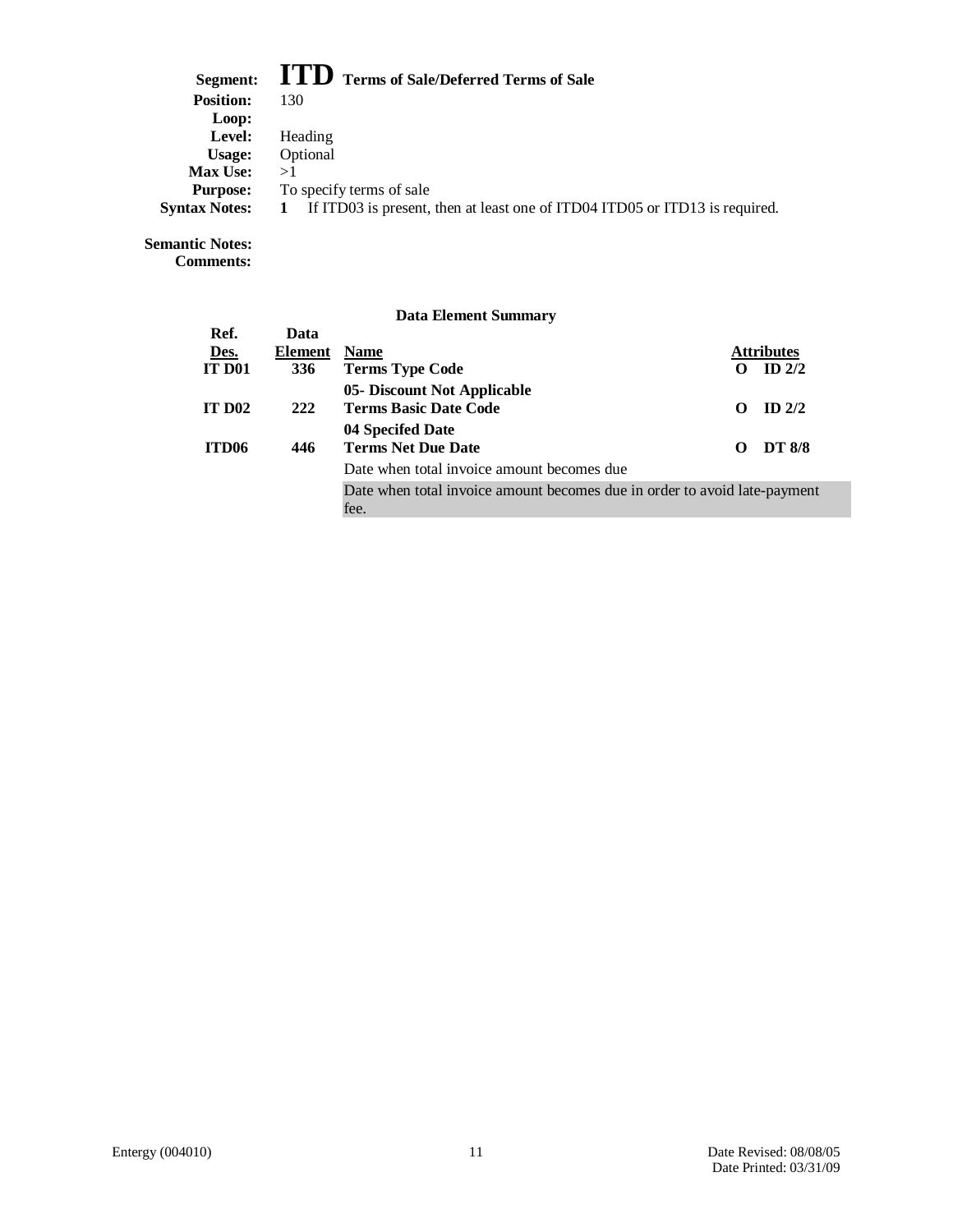## **Segment: DTM Date/Time Reference**

| регшени.               | $\mathbf{L}$ $\mathbf{L}$ $\mathbf{L}$ $\mathbf{V}$ $\mathbf{L}$ $\mathbf{L}$ $\mathbf{R}$ $\mathbf{R}$ $\mathbf{L}$ $\mathbf{R}$ $\mathbf{L}$ $\mathbf{R}$ $\mathbf{L}$ $\mathbf{R}$ $\mathbf{L}$ $\mathbf{L}$ $\mathbf{R}$ $\mathbf{L}$ $\mathbf{L}$ $\mathbf{L}$ $\mathbf{L}$ $\mathbf{L}$ $\mathbf{L}$ $\mathbf{L}$ $\mathbf{$ |
|------------------------|------------------------------------------------------------------------------------------------------------------------------------------------------------------------------------------------------------------------------------------------------------------------------------------------------------------------------------|
| <b>Position:</b>       | 140                                                                                                                                                                                                                                                                                                                                |
| Loop:                  |                                                                                                                                                                                                                                                                                                                                    |
| Level:                 | Heading                                                                                                                                                                                                                                                                                                                            |
| Usage:                 | Optional                                                                                                                                                                                                                                                                                                                           |
| <b>Max Use:</b>        | 10                                                                                                                                                                                                                                                                                                                                 |
| <b>Purpose:</b>        | To specify pertinent dates and times                                                                                                                                                                                                                                                                                               |
| <b>Syntax Notes:</b>   | At least one of DTM02 DTM03 or DTM05 is required.                                                                                                                                                                                                                                                                                  |
|                        | If DTM04 is present, then DTM03 is required.                                                                                                                                                                                                                                                                                       |
|                        | If either DTM05 or DTM06 is present, then the other is required.<br>3                                                                                                                                                                                                                                                              |
| <b>Semantic Notes:</b> |                                                                                                                                                                                                                                                                                                                                    |
|                        |                                                                                                                                                                                                                                                                                                                                    |

**Comments:**

|                 |                       |                               |                                           | рам пленить отници                                          |
|-----------------|-----------------------|-------------------------------|-------------------------------------------|-------------------------------------------------------------|
| <b>Must Use</b> | Ref.<br>Des.<br>DTM01 | Data<br><b>Element</b><br>374 | <b>Name</b><br><b>Date/Time Qualifier</b> | <b>Attributes</b><br>ID $3/3$                               |
|                 |                       |                               |                                           | Code specifying type of date or time, or both date and time |
|                 |                       |                               | 186                                       | <b>Invoice Period Start</b>                                 |
|                 |                       |                               |                                           | When the billing period covered by an invoice begins        |
|                 |                       |                               | 187                                       | Invoice Period End                                          |
|                 |                       |                               |                                           | When the billing period covered by an invoice ends          |
|                 | DTM02                 | 373                           | Date                                      | <b>DT 8/8</b>                                               |
|                 |                       |                               |                                           | Date expressed as CCYYMMDD                                  |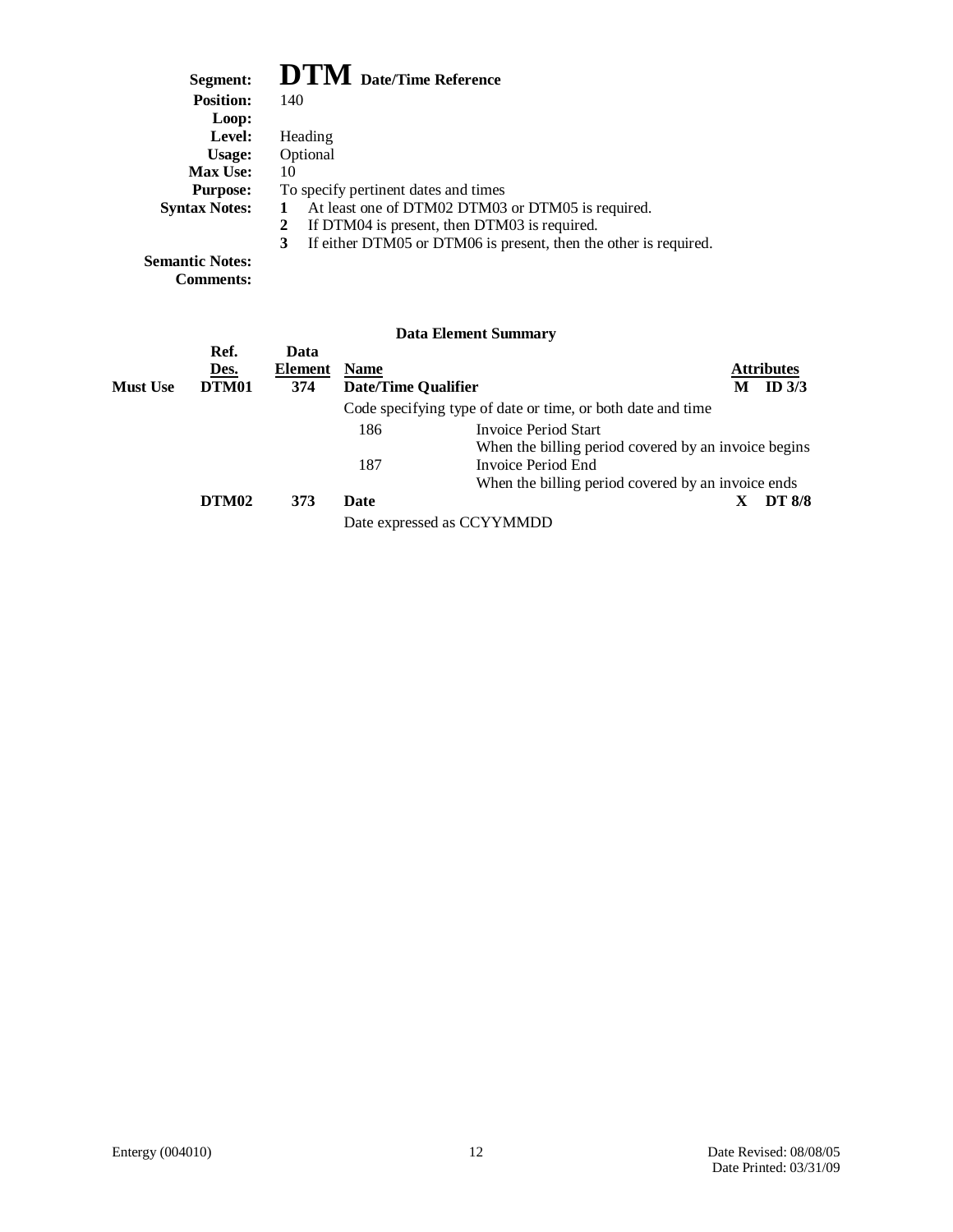| Segment:               | $\mathbf{BAL}$ Balance Detail                                                   |
|------------------------|---------------------------------------------------------------------------------|
| <b>Position:</b>       | 212                                                                             |
| Loop:                  |                                                                                 |
| Level:                 | Heading                                                                         |
| Usage:                 | Optional                                                                        |
| <b>Max Use:</b>        | >1                                                                              |
| <b>Purpose:</b>        | To identify the specific monetary balances associated with a particular account |
| <b>Syntax Notes:</b>   |                                                                                 |
| <b>Semantic Notes:</b> |                                                                                 |
|                        | <b>Comments: Data Element Summary</b>                                           |

| Ref.         | Data    |                                     |                   |                   |
|--------------|---------|-------------------------------------|-------------------|-------------------|
| Des.         | Element | <b>Name</b>                         | <b>Attributes</b> |                   |
| <b>BAL01</b> | 951     | <b>Balance Type Code</b>            | М                 | ID $1/2$          |
|              |         | Code indicating the type of balance |                   |                   |
|              |         | М<br><b>Current Month</b>           |                   |                   |
| <b>BAL02</b> | 522     | <b>Amount Qualifier Code</b>        | M                 | ID $1/3$          |
|              |         | Code to qualify amount              |                   |                   |
| <b>BAL03</b> | 782     | <b>Monetary Amount</b>              | M                 | R <sub>1/18</sub> |
|              |         | <b>Monetary Amount</b>              |                   |                   |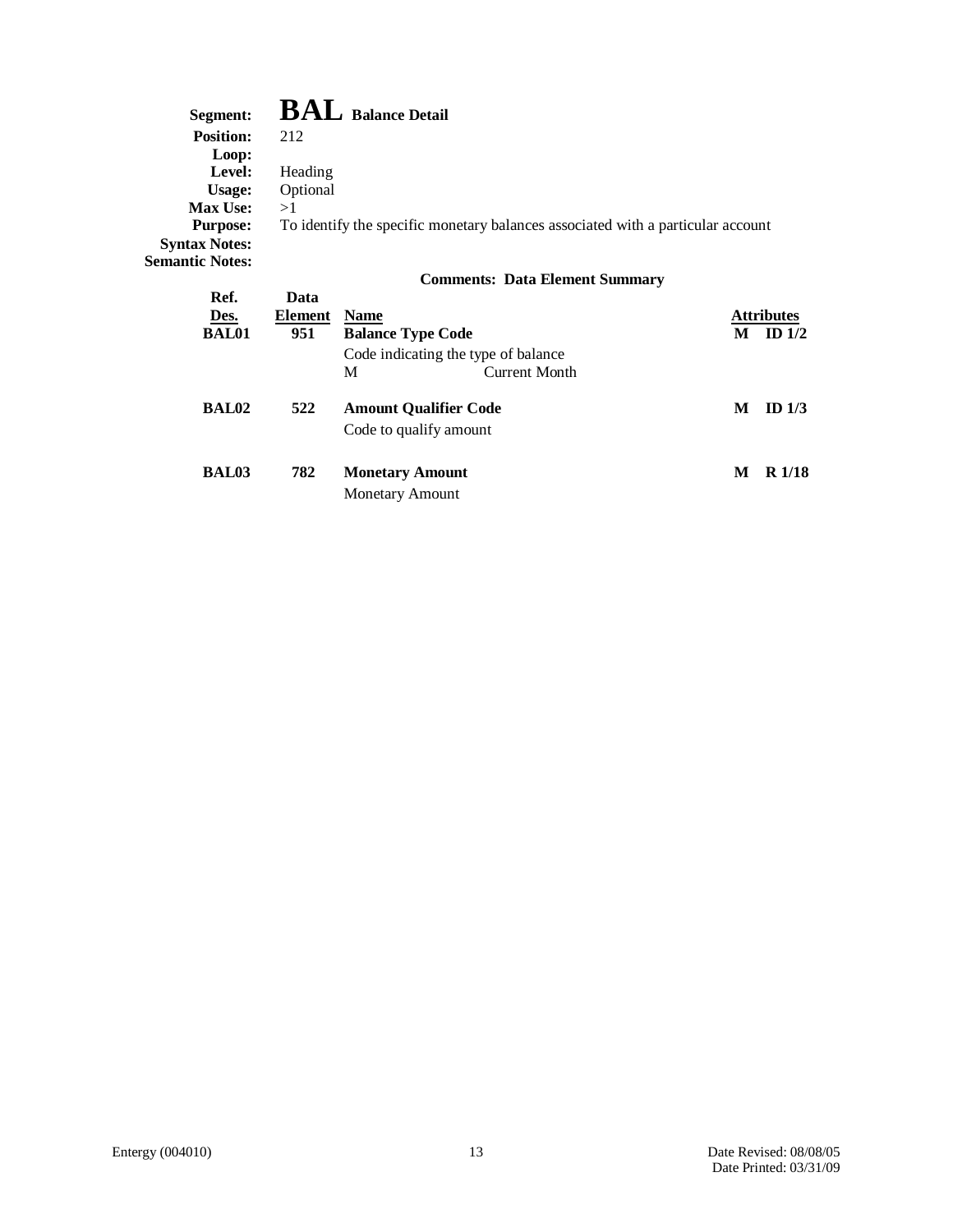| Segment:               |                   | <b>IT1</b> Baseline Item Data (Invoice)                                                                                                                             |              |                   |
|------------------------|-------------------|---------------------------------------------------------------------------------------------------------------------------------------------------------------------|--------------|-------------------|
| <b>Position:</b>       | 010               |                                                                                                                                                                     |              |                   |
| Loop:                  | IT1               |                                                                                                                                                                     |              |                   |
| Level:                 | Detail            |                                                                                                                                                                     |              |                   |
| <b>Usage:</b>          | Optional          |                                                                                                                                                                     |              |                   |
| Max Use:               | 1                 |                                                                                                                                                                     |              |                   |
| <b>Purpose:</b>        |                   | To specify the basic and most frequently used line item data for the invoice and related                                                                            |              |                   |
| <b>Syntax Notes:</b>   | transactions<br>1 | If any of IT102 IT103 or IT104 is present, then all are required.                                                                                                   |              |                   |
|                        | $\boldsymbol{2}$  | If either IT106 or IT107 is present, then the other is required.                                                                                                    |              |                   |
|                        | 3                 | If either IT108 or IT109 is present, then the other is required.                                                                                                    |              |                   |
|                        | 4                 | If either IT110 or IT111 is present, then the other is required.                                                                                                    |              |                   |
| <b>Semantic Notes:</b> | 1                 | IT101 is the purchase order line item identification.                                                                                                               |              |                   |
| <b>Comments:</b>       | $\mathbf{1}$      | Element 235/234 combinations should be interpreted to include products and/or                                                                                       |              |                   |
|                        |                   | services. See the Data Dictionary for a complete list of IDs.                                                                                                       |              |                   |
|                        | $\overline{2}$    | IT106 through IT125 provide for ten different product/service IDs for each item. For<br>example: Case, Color, Drawing No., U.P.C. No., ISBN No., Model No., or SKU. |              |                   |
| <b>UIG Notes:</b>      | $\mathbf{1}$      | The typical usage of the IT1 entails including all usage and charges attributed to one                                                                              |              |                   |
|                        |                   | meter: in this case the IT1 loop is qualified with "METER" in the IT108/109 pair. In                                                                                |              |                   |
|                        |                   | the case where some charges are not attributed to a specific meter, for example, basic                                                                              |              |                   |
|                        |                   | customer charge or late payment charge the IT1 loop is qualified with "ACCOUNT"                                                                                     |              |                   |
|                        |                   | in the IT108/109 pair. An 810 invoice may contain both "METER" and                                                                                                  |              |                   |
|                        |                   | "ACCOUNT" IT1 loops.                                                                                                                                                |              |                   |
|                        | 2                 | A Meter IT1 loop can be mapped differently, depending on whether Time-Of-Use                                                                                        |              |                   |
|                        |                   | (TOU) or straight meter measurement is employed. With a TOU measurement,                                                                                            |              |                   |
|                        |                   | multiple MEA segments will convey the usage, with the MEA07 in each MEA                                                                                             |              |                   |
|                        |                   | providing the TOU classification. The IT1 loop for a non-TOU or straight meter                                                                                      |              |                   |
|                        |                   | measurement will contain a single MEA segment with no MEA07.<br><b>Data Element Summary</b>                                                                         |              |                   |
| Ref.                   | Data              |                                                                                                                                                                     |              |                   |
| Des.                   | <b>Element</b>    | <b>Name</b>                                                                                                                                                         |              | <b>Attributes</b> |
| <b>IT101</b>           | 350               | <b>Assigned Identification</b>                                                                                                                                      | റ            | <b>AN 1/20</b>    |
|                        |                   | Alphanumeric characters assigned for differentiation within a transaction set                                                                                       |              |                   |
|                        |                   | Line item counter                                                                                                                                                   |              |                   |
| <b>IT106</b>           |                   |                                                                                                                                                                     |              |                   |
|                        |                   |                                                                                                                                                                     |              |                   |
|                        | 235               | <b>Product/Service ID Qualifier</b>                                                                                                                                 | $\mathbf{X}$ | ID $2/2$          |
|                        |                   | Code identifying the type/source of the descriptive number used in                                                                                                  |              |                   |
|                        |                   | Product/Service ID (234)                                                                                                                                            |              |                   |
|                        |                   | Service Rendered                                                                                                                                                    |              |                   |
| <b>IT107</b>           | 234               | <b>Product/Service ID</b>                                                                                                                                           | X.           | AN 1/48           |
|                        |                   | Identifying number for a product or service                                                                                                                         |              |                   |
|                        |                   | <b>ELECTRIC</b>                                                                                                                                                     |              |                   |
|                        |                   | GAS                                                                                                                                                                 | X            |                   |
| <b>IT108</b>           | 235               | <b>Product/Service ID Qualifier</b>                                                                                                                                 |              | ID $2/2$          |
|                        |                   | Code identifying the type/source of the descriptive number used in                                                                                                  |              |                   |
|                        |                   | Product/Service ID (234)<br>Classification<br>C <sub>3</sub>                                                                                                        |              |                   |
|                        |                   |                                                                                                                                                                     |              |                   |
| <b>IT109</b>           | 234               | <b>Product/Service ID</b>                                                                                                                                           | X            | <b>AN 1/48</b>    |
|                        |                   | Identifying number for a product or service                                                                                                                         |              |                   |
|                        |                   | <b>METER</b>                                                                                                                                                        |              |                   |
|                        |                   | <b>UNMET</b> (To designate Unmetered Services)                                                                                                                      |              |                   |
| <b>IT110</b>           | 235               | <b>Product/Service ID Qualifier</b>                                                                                                                                 | X.           | ID $2/2$          |
|                        |                   | Code identifying the type/source of the descriptive number used in                                                                                                  |              |                   |
|                        |                   | Product/Service ID (234)                                                                                                                                            |              |                   |
|                        |                   | IT110 and IT111 are used only if IT109 = METER<br>МB<br>Measurement Type Code                                                                                       |              |                   |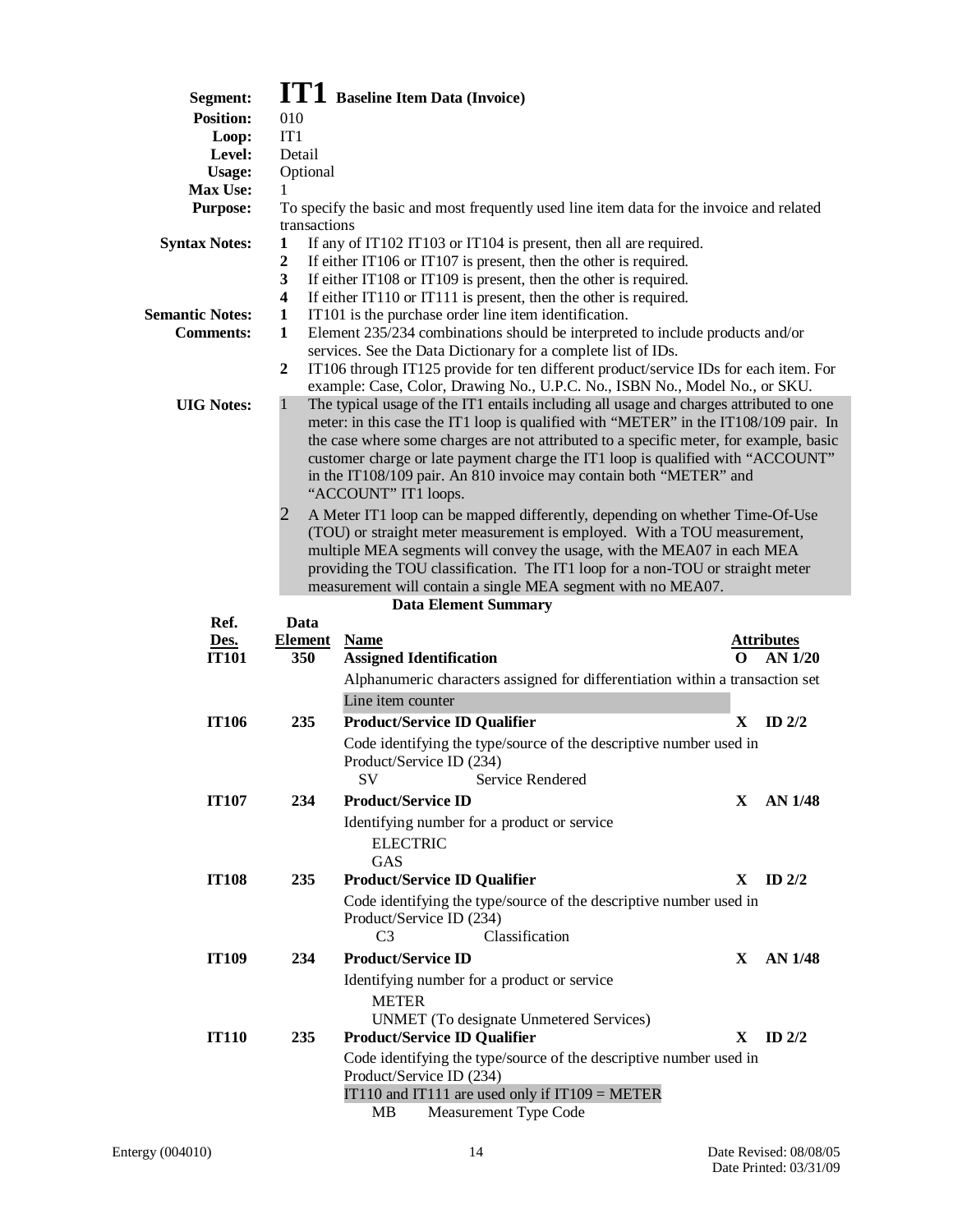#### **IT111 234 Product/Service ID X AN 1/48**

Identifying number for a product or service

| NT |  | Non-TOU Measurement |
|----|--|---------------------|
|----|--|---------------------|

TOU Time of Use Measurement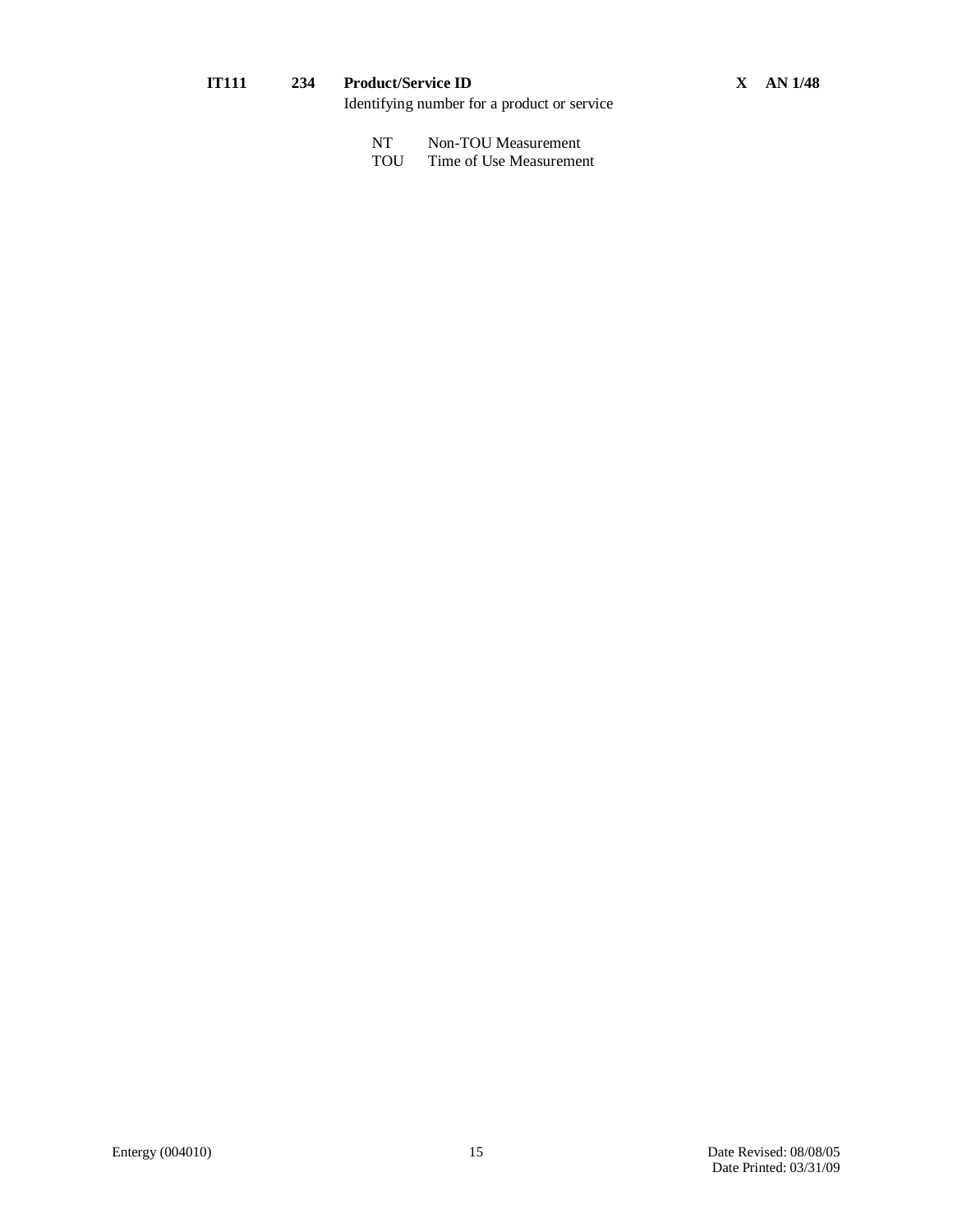| Segment:               | $MEA$ Measurements                                                                                                                                                                  |
|------------------------|-------------------------------------------------------------------------------------------------------------------------------------------------------------------------------------|
| <b>Position:</b>       | 059                                                                                                                                                                                 |
| Loop:                  | IT <sub>1</sub>                                                                                                                                                                     |
| Level:                 | Detail                                                                                                                                                                              |
| <b>Usage:</b>          | Optional                                                                                                                                                                            |
| <b>Max Use:</b>        | 40                                                                                                                                                                                  |
| <b>Purpose:</b>        | To specify physical measurements or counts, including dimensions, tolerances, variances,<br>and weights (See Figures Appendix for example of use of C001)                           |
| <b>Syntax Notes:</b>   | At least one of MEA03 MEA05 MEA06 or MEA08 is required.<br>1                                                                                                                        |
|                        | If MEA05 is present, then MEA04 is required.<br>2                                                                                                                                   |
|                        | 3<br>If MEA06 is present, then MEA04 is required.                                                                                                                                   |
|                        | If MEA07 is present, then at least one of MEA03 MEA05 or MEA06 is required.<br>4                                                                                                    |
|                        | Only one of MEA08 or MEA03 may be present.<br>5                                                                                                                                     |
| <b>Semantic Notes:</b> | MEA04 defines the unit of measure for MEA03, MEA05, and MEA06.<br>1                                                                                                                 |
| <b>Comments:</b>       | When citing dimensional tolerances, any measurement requiring a sign $(+)$ or $-)$ , or<br>$\mathbf{1}$                                                                             |
|                        | any measurement where a positive $(+)$ value cannot be assumed, use MEA05 as the<br>negative $\left(\text{-}\right)$ value and MEA06 as the positive $\left(\text{+}\right)$ value. |
| <b>UIG Notes:</b>      | The MEA segment conveys metering data for one period. The 867 transaction<br>1                                                                                                      |
|                        | should be used to provide interval meter measurements data.                                                                                                                         |
| <b>Entergy Notes:</b>  | Readings are not supplied to calculate measurements for unmetered services. When<br>1                                                                                               |
|                        | IT1 loop equals Unmet the MEA segment will not be produced. Unmet will be noted                                                                                                     |
|                        | in the REF segment using Reference Identification Qualifier PRT. The SAC segment                                                                                                    |
|                        | will supply the description, quantity, and usage.                                                                                                                                   |

|                   |         |                                              | рата елеппент эшпинагу                                                                                                                          |                   |
|-------------------|---------|----------------------------------------------|-------------------------------------------------------------------------------------------------------------------------------------------------|-------------------|
| Ref.              | Data    |                                              |                                                                                                                                                 |                   |
| Des.              | Element | <b>Name</b>                                  |                                                                                                                                                 | <b>Attributes</b> |
| MEA01             | 737     | <b>Measurement Reference ID Code</b>         |                                                                                                                                                 | ID $2/2$<br>O     |
|                   |         |                                              | Code identifying the broad category to which a measurement applies                                                                              |                   |
|                   |         | AA                                           | Meter reading beginning actual/ending actual                                                                                                    |                   |
|                   |         | AE                                           | Meter reading beginning actual/ending estimated                                                                                                 |                   |
|                   |         | <b>BO</b>                                    | Meter Reading as Billed<br>Used when billing charges are based on contractual<br>agreements or pre-established usage and not on<br>actual usage |                   |
|                   |         | CF                                           | <b>Conversion Factor</b>                                                                                                                        |                   |
|                   |         | EA                                           | Meter reading beginning estimated/ending actual                                                                                                 |                   |
|                   |         | EE                                           | Meter reading beginning estimated/ending estimated                                                                                              |                   |
| MEA <sub>02</sub> | 738     | <b>Measurement Qualifier</b>                 |                                                                                                                                                 | ID $1/3$<br>O     |
|                   |         | measurement applies<br>UG<br>MU<br>RUD<br>ZA | Code identifying a specific product or process characteristic to which a<br>Usage<br>Multiplier<br><b>Usage Deviation</b><br>Power Factor       |                   |

| MEA03 | 739 | <b>Measurement Value</b>     | $R_{1/20}$ |
|-------|-----|------------------------------|------------|
|       |     | The value of the measurement |            |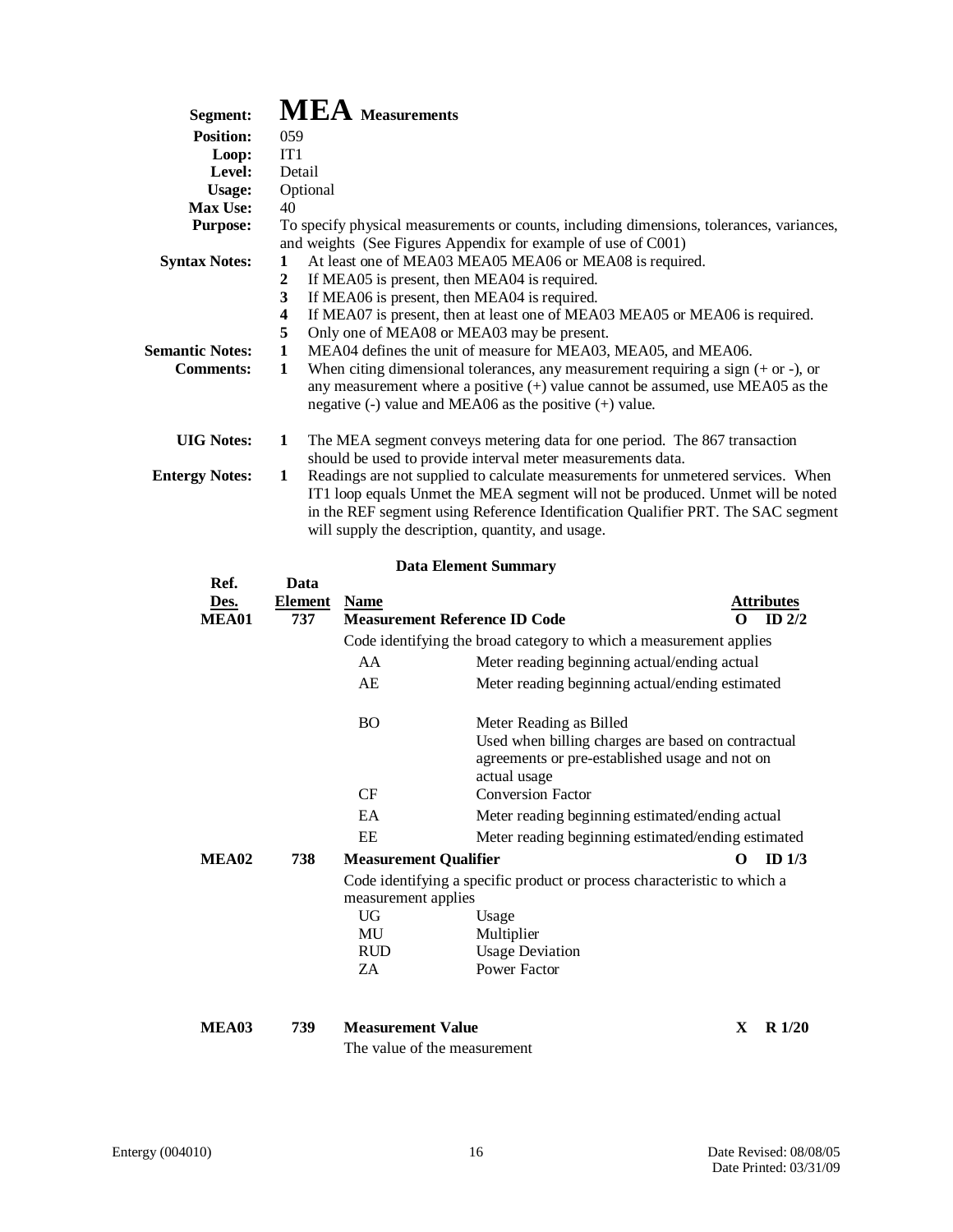|                 | MEA04         | C <sub>001</sub> |                          | <b>Composite Unit of Measure</b>                                                                                  | $\mathbf{X}$ |              |
|-----------------|---------------|------------------|--------------------------|-------------------------------------------------------------------------------------------------------------------|--------------|--------------|
|                 |               |                  |                          | To identify a composite unit of measure (See Figures Appendix for examples                                        |              |              |
| <b>Must Use</b> | C00101        | 355              | of use)                  | <b>Unit or Basis for Measurement Code</b>                                                                         |              | $M$ ID $2/2$ |
|                 |               |                  |                          | Code specifying the units in which a value is being expressed, or manner in<br>which a measurement has been taken |              |              |
|                 |               |                  | CF                       | <b>Cubic Feet</b>                                                                                                 |              |              |
|                 |               |                  | EA                       | Each                                                                                                              |              |              |
|                 |               |                  | HH                       | Hundred Cubic Feet                                                                                                |              |              |
|                 |               |                  | HJ                       | Horsepower                                                                                                        |              |              |
|                 |               |                  | KH                       | Kilowatt Hour (KWH)                                                                                               |              |              |
|                 |               |                  | K1                       | Kilowatt Demand (KW)                                                                                              |              |              |
|                 |               |                  | K2                       | Kilovolt Amperes Reactive Demand (KVARD)                                                                          |              |              |
|                 |               |                  | K <sub>3</sub>           | Kilovolt Amperes Reactive Hour (KVARH)                                                                            |              |              |
|                 |               |                  | K4                       | Kilovolt Amperes (KVA)                                                                                            |              |              |
|                 |               |                  | K <sub>5</sub>           | Kilovolt Amperes Reactive (KVAR)                                                                                  |              |              |
|                 |               |                  | MO                       | Months                                                                                                            |              |              |
|                 |               |                  | <b>UN</b>                | Unit                                                                                                              |              |              |
| X               | C00102        | 1018             | <b>Exponent</b>          |                                                                                                                   | $\Omega$     | $R$ 1/15     |
|                 |               |                  |                          | Power to which a unit is raised                                                                                   |              |              |
| X               | <b>C00103</b> | 649              | <b>Multiplier</b>        |                                                                                                                   | O            | $R$ 1/10     |
|                 |               |                  |                          | Value to be used as a multiplier to obtain a new value                                                            |              |              |
|                 | MEA05         | 740              | <b>Range Minimum</b>     |                                                                                                                   | $\mathbf{X}$ | $R\ 1/20$    |
|                 |               |                  | <b>Beginning Reading</b> | The value specifying the minimum of the measurement range                                                         |              |              |
|                 | <b>MEA06</b>  | 741              | <b>Range Maximum</b>     |                                                                                                                   | $\mathbf{X}$ | $R$ 1/20     |
|                 |               |                  |                          | The value specifying the maximum of the measurement range                                                         |              |              |
|                 |               |                  |                          | Ending reading or single reading (e.g., demand)                                                                   |              |              |
|                 | MEA07         | 935              |                          | <b>Measurement Significance Code</b>                                                                              | $\Omega$     | ID $2/2$     |
|                 |               |                  |                          | Code used to benchmark, qualify or further define a measurement value                                             |              |              |
|                 |               |                  |                          | <b>TOU Time-of-Use Measurements</b>                                                                               |              |              |
|                 |               |                  | 41                       | Off Peak KWH/KW                                                                                                   |              |              |
|                 |               |                  | 42                       | On Peak KWH/KW                                                                                                    |              |              |
|                 |               |                  | 51                       | <b>Total KWH</b>                                                                                                  |              |              |
|                 |               |                  | ZZ                       | No Value                                                                                                          |              |              |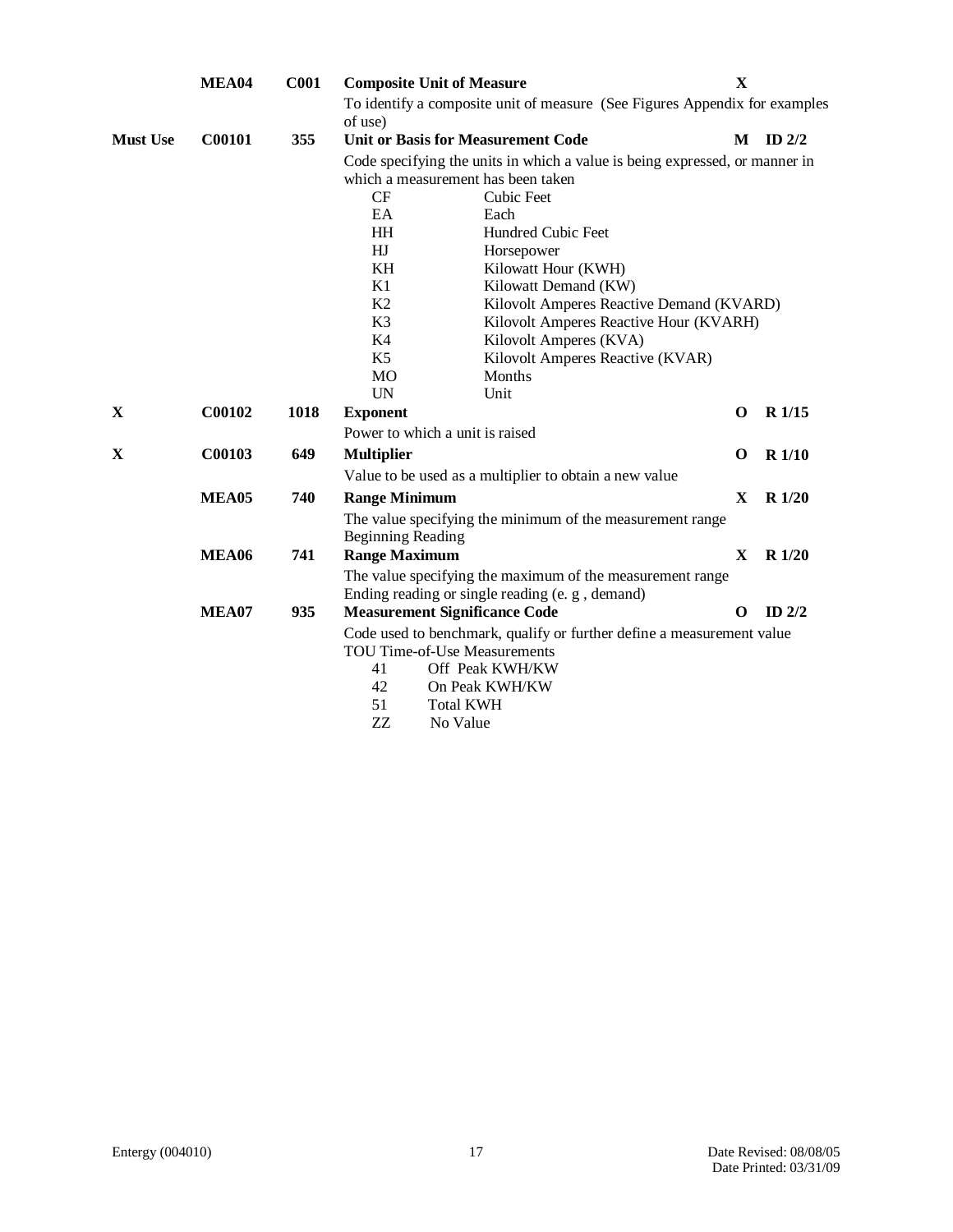## $\mathbf{R}$ **REF Reference Identification**

| Segment:               | <b>INLI</b> Reference Identification                                                                             |
|------------------------|------------------------------------------------------------------------------------------------------------------|
| <b>Position:</b>       | 120                                                                                                              |
| Loop:                  | IT1                                                                                                              |
| Level:                 | Detail                                                                                                           |
| Usage:                 | Optional                                                                                                         |
| <b>Max Use:</b>        | >1                                                                                                               |
| <b>Purpose:</b>        | To specify identifying information                                                                               |
| <b>Syntax Notes:</b> 1 | At least one of REF02 or REF03 is required.                                                                      |
| <b>Semantic Notes:</b> |                                                                                                                  |
| <b>Comments:</b>       |                                                                                                                  |
| <b>Notes:</b>          | Used to provide account number information who<br>$\Lambda$ count information (u.g. the IT100 – $\Lambda$ count) |

when the IT1 loop is used to present Account information (u.e., the IT109 = Account). Trading partners using the meter model (where an IT1 conveys meter charges and usage) should reference the account number information in the Header REF, position 050.

|                 |                       |                        |                    | <b>Data Element Summary</b>                                                                                                    |              |                               |
|-----------------|-----------------------|------------------------|--------------------|--------------------------------------------------------------------------------------------------------------------------------|--------------|-------------------------------|
| <b>Must Use</b> | Ref.<br>Des.<br>REF01 | Data<br>Element<br>128 | <b>Name</b>        | <b>Reference Identification Qualifier</b>                                                                                      | M            | <b>Attributes</b><br>ID $2/3$ |
|                 |                       |                        |                    | Code qualifying the Reference Identification                                                                                   |              |                               |
|                 |                       |                        | MG                 | Meter Number                                                                                                                   |              |                               |
|                 |                       |                        | <b>PRT</b>         | Product Type<br>Identifies service type without a meter                                                                        |              |                               |
|                 |                       |                        | <b>RB</b>          | Rate Code                                                                                                                      |              |                               |
|                 | <b>REF02</b>          | 127                    |                    | <b>Reference Identification</b>                                                                                                | $\mathbf{X}$ | $AN$ 1/30                     |
|                 |                       |                        |                    | Reference information as defined for a particular Transaction Set or as<br>specified by the Reference Identification Qualifier |              |                               |
|                 | REF <sub>03</sub>     | 352                    | <b>Description</b> | A free-form description to clarify the related data elements and their content                                                 | $\mathbf{X}$ | $AN$ 1/80                     |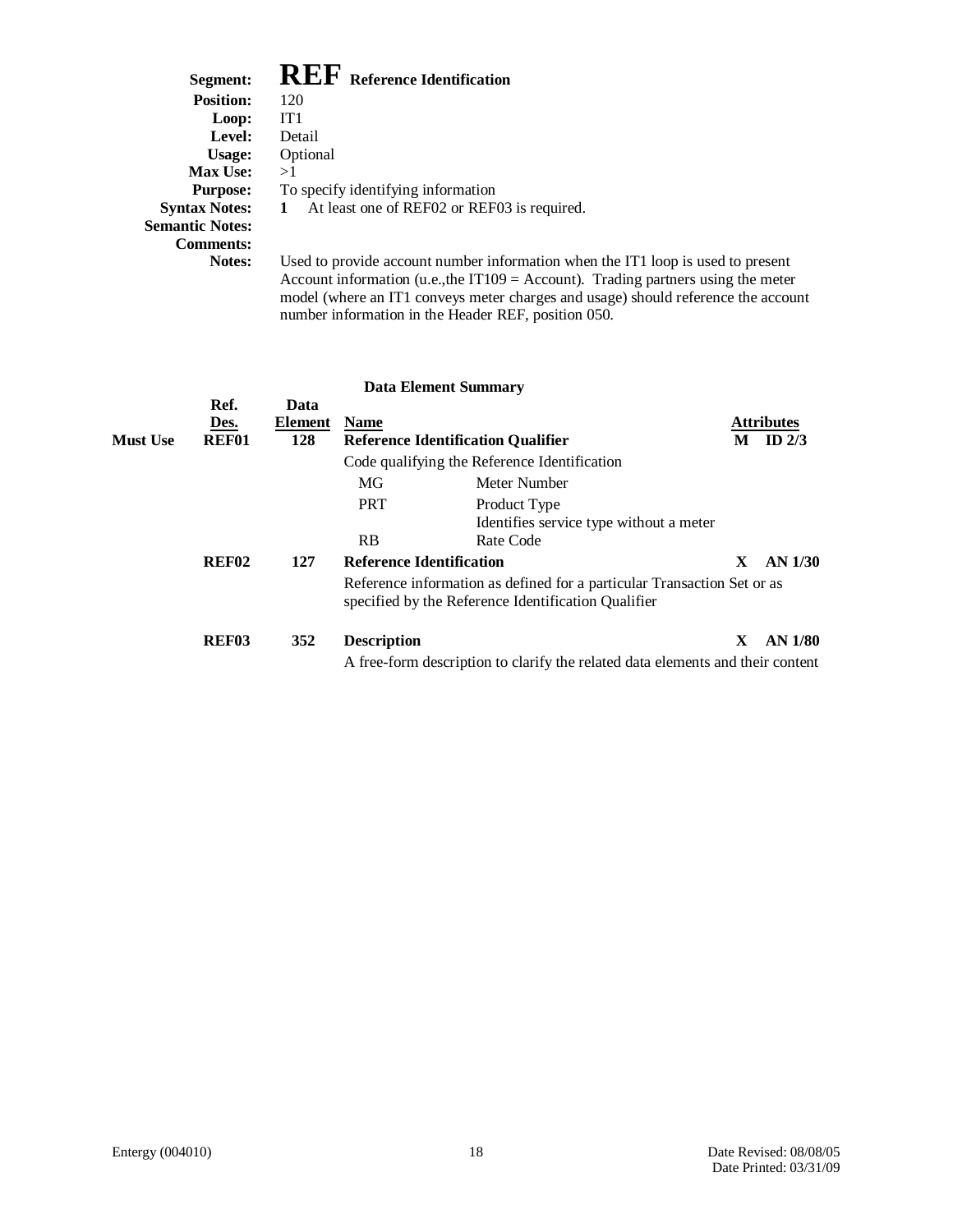|                                                                                                                                                                                                                                                                                                                                                                                                     | Segment:             |                | $\mathbf{DTM}$ Date/Time/Period           |                                                                                                                                                                               |             |                                   |
|-----------------------------------------------------------------------------------------------------------------------------------------------------------------------------------------------------------------------------------------------------------------------------------------------------------------------------------------------------------------------------------------------------|----------------------|----------------|-------------------------------------------|-------------------------------------------------------------------------------------------------------------------------------------------------------------------------------|-------------|-----------------------------------|
|                                                                                                                                                                                                                                                                                                                                                                                                     | <b>Position:</b>     | 150            |                                           |                                                                                                                                                                               |             |                                   |
|                                                                                                                                                                                                                                                                                                                                                                                                     | Loop:                | IT1            |                                           |                                                                                                                                                                               |             |                                   |
|                                                                                                                                                                                                                                                                                                                                                                                                     | Level:               | Detail         |                                           |                                                                                                                                                                               |             |                                   |
|                                                                                                                                                                                                                                                                                                                                                                                                     | Usage:               | Required       |                                           |                                                                                                                                                                               |             |                                   |
|                                                                                                                                                                                                                                                                                                                                                                                                     | Max Use:             | 10             |                                           |                                                                                                                                                                               |             |                                   |
|                                                                                                                                                                                                                                                                                                                                                                                                     | <b>Purpose:</b>      |                | To specify pertinent dates and times      |                                                                                                                                                                               |             |                                   |
|                                                                                                                                                                                                                                                                                                                                                                                                     | <b>Syntax Notes:</b> | 1              |                                           | At least one of DTM02, DTM03 or DTM05 is required.                                                                                                                            |             |                                   |
| $\mathbf{2}$<br>If either DTM05 or DTM06 is present, then the other is required.<br><b>Semantic Notes:</b><br><b>Comments:</b><br>Time expressed in 24-hour clock time as follows: HHMM or HHMMSS, or HHMMSSD,<br>or HHMMSSDD, where H= hours $(00-23)$ , M= Minutes $(00-59)$ , S= Integer seconds $(00-$<br>59) and DD= decimal seconds; decimals seconds are expressed as follows: d= Tenths (0- |                      |                |                                           |                                                                                                                                                                               |             |                                   |
|                                                                                                                                                                                                                                                                                                                                                                                                     | <b>UIG</b> Notes:    |                | 9) and DD= Hundredths (00-99).            | This segment is required for all services                                                                                                                                     |             |                                   |
| <b>Entergy Notes:</b>                                                                                                                                                                                                                                                                                                                                                                               |                      |                |                                           | This segment will be a duplicate of the invoice start/end period. However, if the meter<br>captures demand peak date this information will be supplied in the IT1 Meter Loop. |             |                                   |
|                                                                                                                                                                                                                                                                                                                                                                                                     |                      |                |                                           | <b>Data Element Summary</b>                                                                                                                                                   |             |                                   |
|                                                                                                                                                                                                                                                                                                                                                                                                     | Ref.                 | Data           |                                           |                                                                                                                                                                               |             |                                   |
| Must Use                                                                                                                                                                                                                                                                                                                                                                                            | Des.<br>DTM01        | Element<br>374 | <b>Name</b><br><b>Date/Time Qualifier</b> |                                                                                                                                                                               |             | <b>Attributes</b><br>$M$ ID $3/3$ |
|                                                                                                                                                                                                                                                                                                                                                                                                     |                      |                |                                           | Code specifying type of date or time, or both date and time                                                                                                                   |             |                                   |
|                                                                                                                                                                                                                                                                                                                                                                                                     |                      |                | 186                                       | Service Period Start                                                                                                                                                          |             |                                   |
|                                                                                                                                                                                                                                                                                                                                                                                                     |                      |                | 187                                       | Service Period End                                                                                                                                                            |             |                                   |
|                                                                                                                                                                                                                                                                                                                                                                                                     |                      |                |                                           |                                                                                                                                                                               |             |                                   |
|                                                                                                                                                                                                                                                                                                                                                                                                     |                      |                | 730                                       | <b>Reporting Cycle Date</b><br>(This is Demand Peak date)                                                                                                                     |             |                                   |
|                                                                                                                                                                                                                                                                                                                                                                                                     | DTM02                | 373            | <b>Date</b><br>Date (CCYYMMDD)            |                                                                                                                                                                               | $\mathbf x$ | <b>DT 8/8</b>                     |
|                                                                                                                                                                                                                                                                                                                                                                                                     |                      |                |                                           |                                                                                                                                                                               |             |                                   |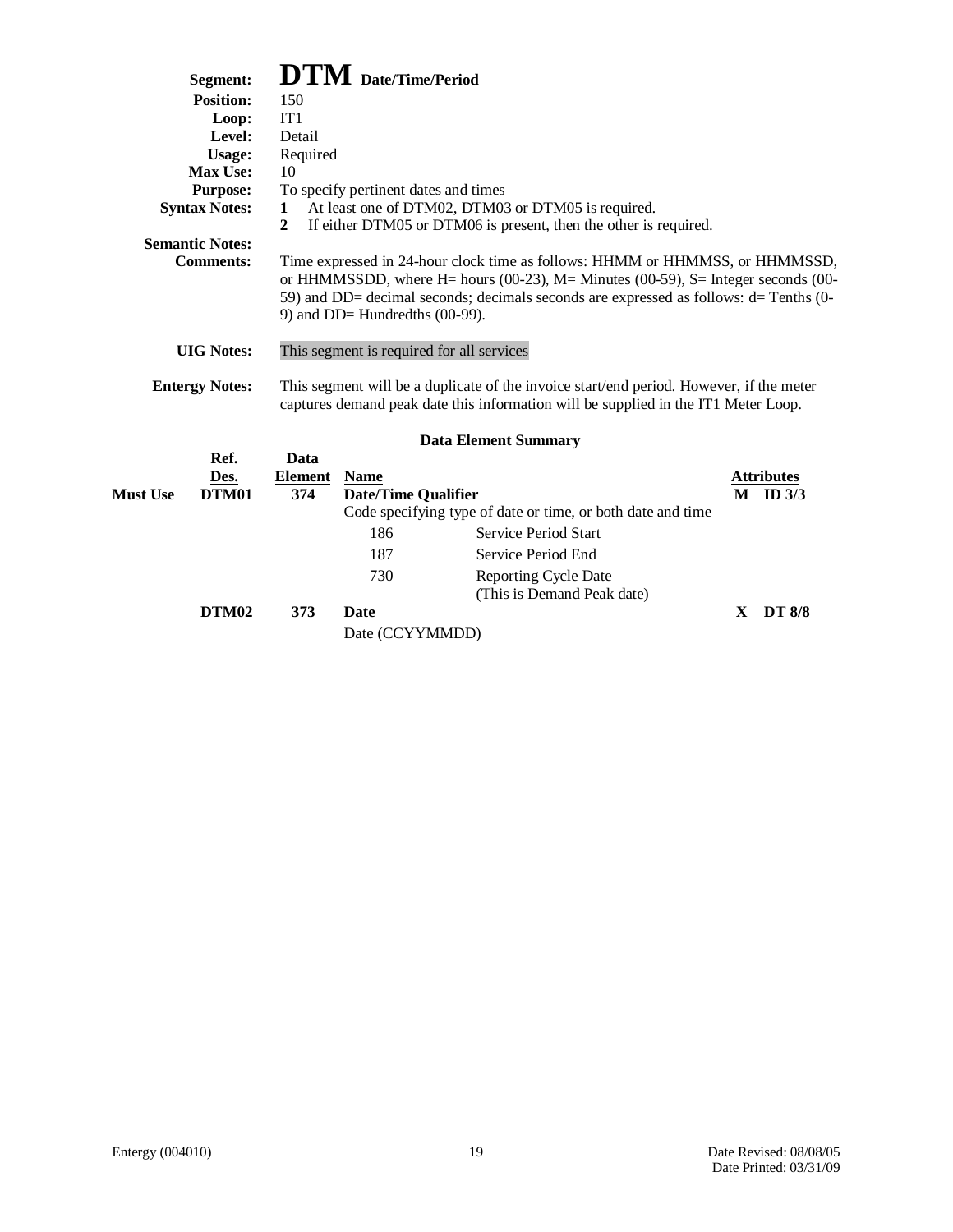| Segment:               | <b>SLN</b> Sub-line Item Detail                                                                                                                                                               |
|------------------------|-----------------------------------------------------------------------------------------------------------------------------------------------------------------------------------------------|
| <b>Position:</b>       | <b>200</b>                                                                                                                                                                                    |
| Loop:                  | <b>SLN</b>                                                                                                                                                                                    |
| <b>Level:</b>          | Detail                                                                                                                                                                                        |
| Usage:                 | Optional                                                                                                                                                                                      |
| <b>Max Use:</b>        | 1                                                                                                                                                                                             |
| <b>Purpose:</b>        | To specify product sub-line detail item data                                                                                                                                                  |
| <b>Syntax Notes:</b>   |                                                                                                                                                                                               |
| <b>Semantic Notes:</b> | SLN01 is the identifying number for the sub-line item.<br>1                                                                                                                                   |
|                        | SLN03 is the configuration code indicating the relationship of the sub-line item to<br>2<br>the baseline item.                                                                                |
| <b>Comments:</b>       | See the Data Element Dictionary for a complete list of IDs.<br>1                                                                                                                              |
|                        | $\mathbf{2}$<br>SLN01 is related to (but not necessarily equivalent to) the baseline item number.<br>Example: 1.1 or 1A might be used as a sub-line number to relate to baseline number<br>1. |
| <b>UIG</b> Notes:      | The IT1/SLN segment is used to overcome the limitation on the number of IT1/SAC<br>Loops                                                                                                      |
|                        | Each SLN loop will contain only one SAC. Multiple charges/allowances require multiple<br>SLN loops.                                                                                           |
|                        |                                                                                                                                                                                               |

|                 |                   |            |                          | Data Element Summary                              |                                                                               |   |                   |
|-----------------|-------------------|------------|--------------------------|---------------------------------------------------|-------------------------------------------------------------------------------|---|-------------------|
|                 | Ref.              | Data       |                          |                                                   |                                                                               |   |                   |
|                 | Des.              | Element    | <b>Name</b>              |                                                   |                                                                               |   | <b>Attributes</b> |
| <b>Must Use</b> | SLN01             | <b>350</b> |                          | <b>Assigned Identification</b>                    |                                                                               | M | AN 1/20           |
|                 |                   |            |                          |                                                   | Alphanumeric characters assigned for differentiation within a transaction set |   |                   |
| <b>Must Use</b> | SLN <sub>03</sub> | 662        | <b>Relationship Code</b> |                                                   |                                                                               | M | ID <sub>1/1</sub> |
|                 |                   |            |                          | Code indicating the relationship between entities |                                                                               |   |                   |
|                 |                   |            | А                        | Add                                               |                                                                               |   |                   |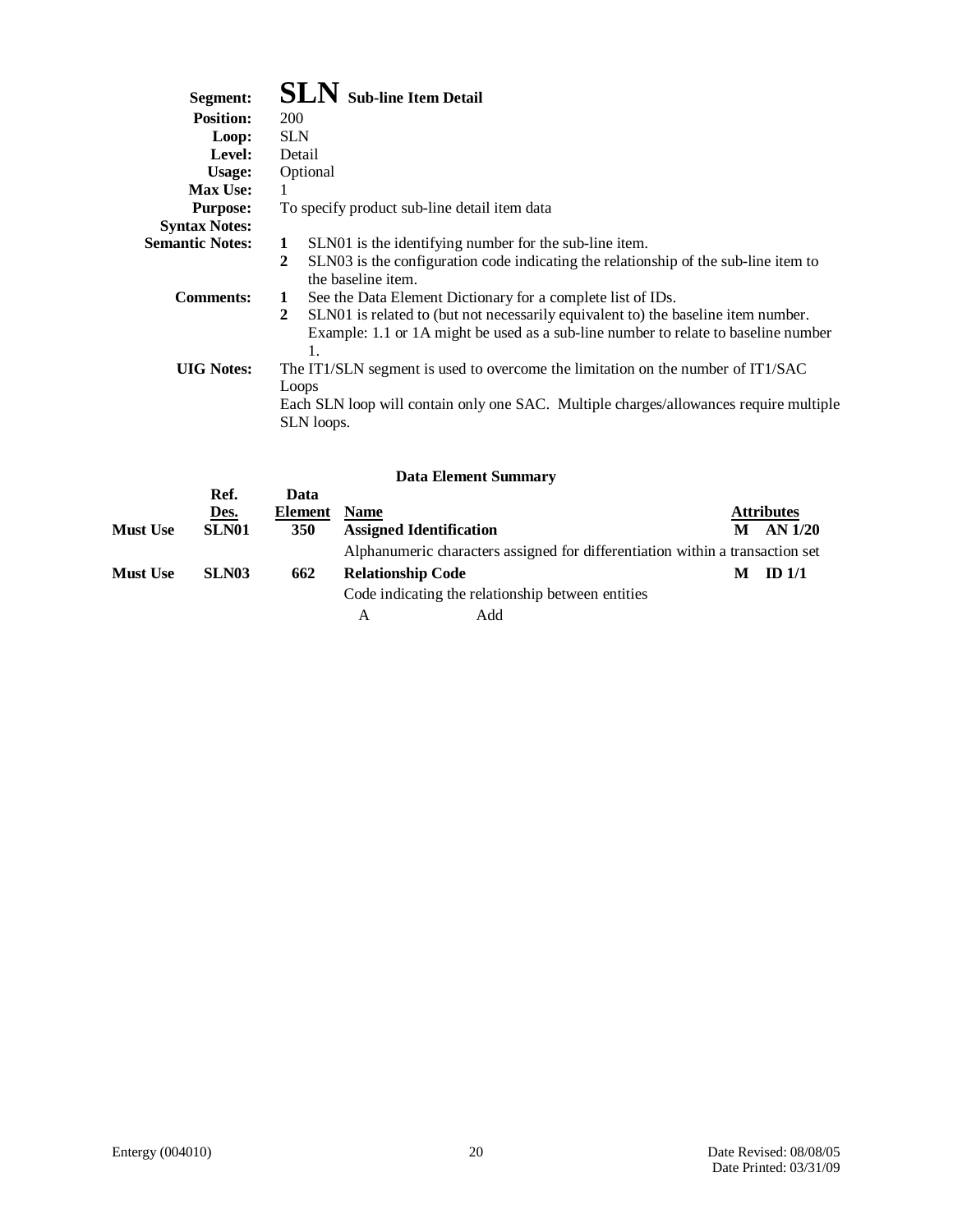| Segment:               | $\mathbf{SAC}\;$ Service, Promotion, Allowance, or Charge Information                                     |
|------------------------|-----------------------------------------------------------------------------------------------------------|
| <b>Position:</b>       | 230                                                                                                       |
| Loop:                  | <b>SAC</b>                                                                                                |
| Level:                 | Detail                                                                                                    |
| <b>Usage:</b>          | Optional                                                                                                  |
| Max Use:               | 1                                                                                                         |
| <b>Purpose:</b>        | To request or identify a service, promotion, allowance, or charge; to specify the amount                  |
|                        | or percentage for the service, promotion, allowance, or charge                                            |
| <b>Syntax Notes:</b>   | At least one of SAC02 or SAC03 is required.<br>1                                                          |
|                        | If either SAC03 or SAC04 is present, then the other is required.<br>$\mathbf{2}$                          |
|                        | 3<br>If either SAC06 or SAC07 is present, then the other is required.                                     |
|                        | If either SAC09 or SAC10 is present, then the other is required.<br>$\overline{\mathbf{4}}$               |
| <b>Semantic Notes:</b> | If SAC01 is "A" or "C", then at least one of SAC05, SAC07, or SAC08 is required.<br>$\mathbf{1}$          |
|                        | The value of the SAC01 indicator is not to be used to indicate the sign of the amount                     |
|                        | In SAC05.                                                                                                 |
|                        | SAC05 is the total amount for the service, promotion, allowance, or charge.<br>$\mathbf{2}$               |
|                        | If SAC05 is present with SAC07 or SAC08, then SAC05 takes precedence.                                     |
|                        | SAC08 is the allowance or charge rate per unit.<br>3                                                      |
|                        | SAC10 and SAC11 is the quantity basis when the allowance or charge quantity is<br>$\overline{\mathbf{4}}$ |
|                        | different from the purchase order or invoice quantity.                                                    |
|                        | SAC10 and SAC11 used together indicate a quantity range, which could be a dollar                          |
|                        | amount, that is applicable to service, promotion, allowance, or charge.                                   |
| <b>Comments:</b>       | SAC04 may be used to uniquely identify the service, promotion, allowance, or<br>1                         |
|                        | charge. In addition, it may be used in conjunction to further the code in SAC02.                          |
|                        |                                                                                                           |
| <b>UIG Notes:</b>      | Each SLN loop will contain only one SAC. Multiple charges/allowances require                              |
|                        | multiple SLN loops. Previous editions of this guideline stated that the amount shown                      |
|                        | in SAC05 will always be positive and that the code used in SAC01 will indicate                            |
|                        | whether to add or subtract the SAC05 amount to or from the TDS. AS a result of a                          |
|                        | clarification provided by X12, it has been determined that the above statement is                         |
|                        | incorrect; future versions of the UIG guidelines will no longer contain the above                         |
|                        |                                                                                                           |
|                        | statement.                                                                                                |

|                 |                              |                               |               | <b>Data Element Summary</b>                                                                                                                                                                                                               |              |                                 |
|-----------------|------------------------------|-------------------------------|---------------|-------------------------------------------------------------------------------------------------------------------------------------------------------------------------------------------------------------------------------------------|--------------|---------------------------------|
| <b>Must Use</b> | Ref.<br><u>Des.</u><br>SAC01 | Data<br><b>Element</b><br>248 | <b>Name</b>   | <b>Allowance or Charge Indicator</b>                                                                                                                                                                                                      | M            | <b>Attributes</b><br>$ID$ $1/1$ |
|                 |                              |                               |               | Code which indicates an allowance or charge for the service specified                                                                                                                                                                     |              |                                 |
|                 |                              |                               | A             | Allowance                                                                                                                                                                                                                                 |              |                                 |
|                 |                              |                               | $\mathcal{C}$ | Charge                                                                                                                                                                                                                                    |              |                                 |
|                 |                              |                               | N             | No Allowance or Charge                                                                                                                                                                                                                    |              |                                 |
|                 | SAC03                        | 559                           |               | <b>Agency Qualifier Code</b>                                                                                                                                                                                                              | X            | ID $2/2$                        |
|                 |                              |                               |               | Code identifying the agency assigning the code values                                                                                                                                                                                     |              |                                 |
|                 |                              |                               | EU            | <b>Electric Utilities</b>                                                                                                                                                                                                                 |              |                                 |
|                 | SAC <sub>04</sub>            | 1301                          |               | <b>Agency Service, Promotion, Allowance, or Charge Code</b>                                                                                                                                                                               | $\mathbf{X}$ | AN 1/10                         |
|                 |                              |                               | charge        | Agency maintained code identifying the service, promotion, allowance, or                                                                                                                                                                  |              |                                 |
|                 |                              |                               |               | The Utility Industry Group maintains this code list. See the UIG web site at<br>http://uig.org or contact a UIG member for implementation details. The most<br>current listing of codes will be available on the web site.                |              |                                 |
|                 | SAC <sub>05</sub>            | 610                           | <b>Amount</b> |                                                                                                                                                                                                                                           | $\Omega$     | $N2$ $1/15$                     |
|                 |                              |                               |               | Monetary amount                                                                                                                                                                                                                           |              |                                 |
|                 |                              |                               |               | Previous editions of this guideline stated that this amount will always be<br>positive and the SAC01 will indicate whether to add to or subtract from the<br>TDS. As a result of a clarification provided by X12F, it has been determined |              |                                 |
|                 |                              |                               |               |                                                                                                                                                                                                                                           |              |                                 |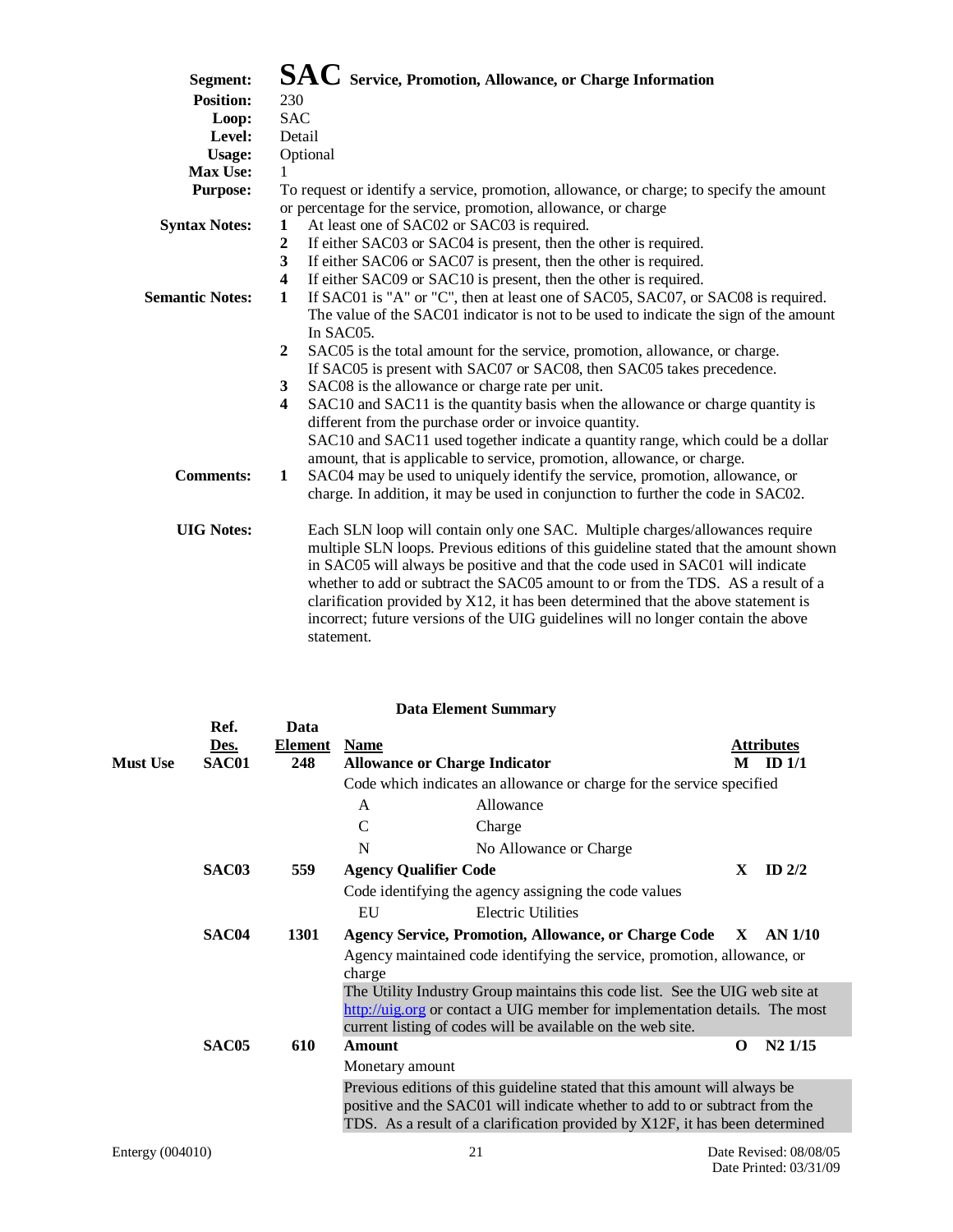|              |     | transmitted.                              | that the above statement is incorrect; future versions of the UIG guidelines will<br>no longer contain the above statement. The code used in SAC01 does not<br>indicate the sign of the amount in SAC05. The amount shown in SAC05 may<br>be either positive or negative; if negative, the minus sign, "-", must be |              |                   |  |
|--------------|-----|-------------------------------------------|---------------------------------------------------------------------------------------------------------------------------------------------------------------------------------------------------------------------------------------------------------------------------------------------------------------------|--------------|-------------------|--|
| SAC08        | 118 | Rate                                      |                                                                                                                                                                                                                                                                                                                     | O            | R1/9              |  |
|              |     | specified                                 | Rate expressed in the standard monetary denomination for the currency                                                                                                                                                                                                                                               |              |                   |  |
| SAC09        | 355 | <b>Unit or Basis for Measurement Code</b> |                                                                                                                                                                                                                                                                                                                     | X            | $ID$ 2/2          |  |
|              |     |                                           | Code specifying the units in which a value is being expressed, or manner in                                                                                                                                                                                                                                         |              |                   |  |
|              |     | which a measurement has been taken        |                                                                                                                                                                                                                                                                                                                     |              |                   |  |
|              |     | <b>BL</b>                                 | Block (Green Power Renewed Energy)                                                                                                                                                                                                                                                                                  |              |                   |  |
|              |     | CF                                        | Cubic Feet                                                                                                                                                                                                                                                                                                          |              |                   |  |
|              |     | <b>EA</b>                                 | Each                                                                                                                                                                                                                                                                                                                |              |                   |  |
|              |     | <b>HH</b>                                 | <b>Hundred Cubic Feet</b>                                                                                                                                                                                                                                                                                           |              |                   |  |
|              |     | HJ                                        | Horsepower                                                                                                                                                                                                                                                                                                          |              |                   |  |
|              |     | <b>KH</b>                                 | Kilowatt Hour                                                                                                                                                                                                                                                                                                       |              |                   |  |
|              |     | K1                                        | Kilowatt Demand                                                                                                                                                                                                                                                                                                     |              |                   |  |
|              |     | K2                                        | Kilovolt Amperes Reactive Demand (KVARD)                                                                                                                                                                                                                                                                            |              |                   |  |
|              |     | K <sub>3</sub>                            | Kilovolt Amperes Reactive Hour (KVARH)                                                                                                                                                                                                                                                                              |              |                   |  |
|              |     | K <sub>4</sub>                            | Kilovolt Amperes (KVA)                                                                                                                                                                                                                                                                                              |              |                   |  |
|              |     | K <sub>5</sub>                            | Kilovolt Amperes Reactive (KVAR)                                                                                                                                                                                                                                                                                    |              |                   |  |
|              |     | <b>MO</b>                                 | <b>Months</b>                                                                                                                                                                                                                                                                                                       |              |                   |  |
|              |     | $\overline{UN}$                           | Unit                                                                                                                                                                                                                                                                                                                |              |                   |  |
| <b>SAC10</b> | 380 | Quantity                                  |                                                                                                                                                                                                                                                                                                                     | $\mathbf{X}$ | R <sub>1/15</sub> |  |
|              |     | Numeric value of quantity                 |                                                                                                                                                                                                                                                                                                                     |              |                   |  |
| <b>SAC13</b> | 127 | <b>Reference Identification</b>           |                                                                                                                                                                                                                                                                                                                     | X            | $AN$ 1/30         |  |
|              |     |                                           | Reference information as defined for a particular Transaction Set or as<br>specified by the Reference Identification Qualifier                                                                                                                                                                                      |              |                   |  |
| <b>SAC15</b> | 352 | <b>Description</b>                        |                                                                                                                                                                                                                                                                                                                     | $\mathbf{x}$ | $AN$ 1/80         |  |
|              |     |                                           | A free-form description to clarify the related data elements and their content                                                                                                                                                                                                                                      |              |                   |  |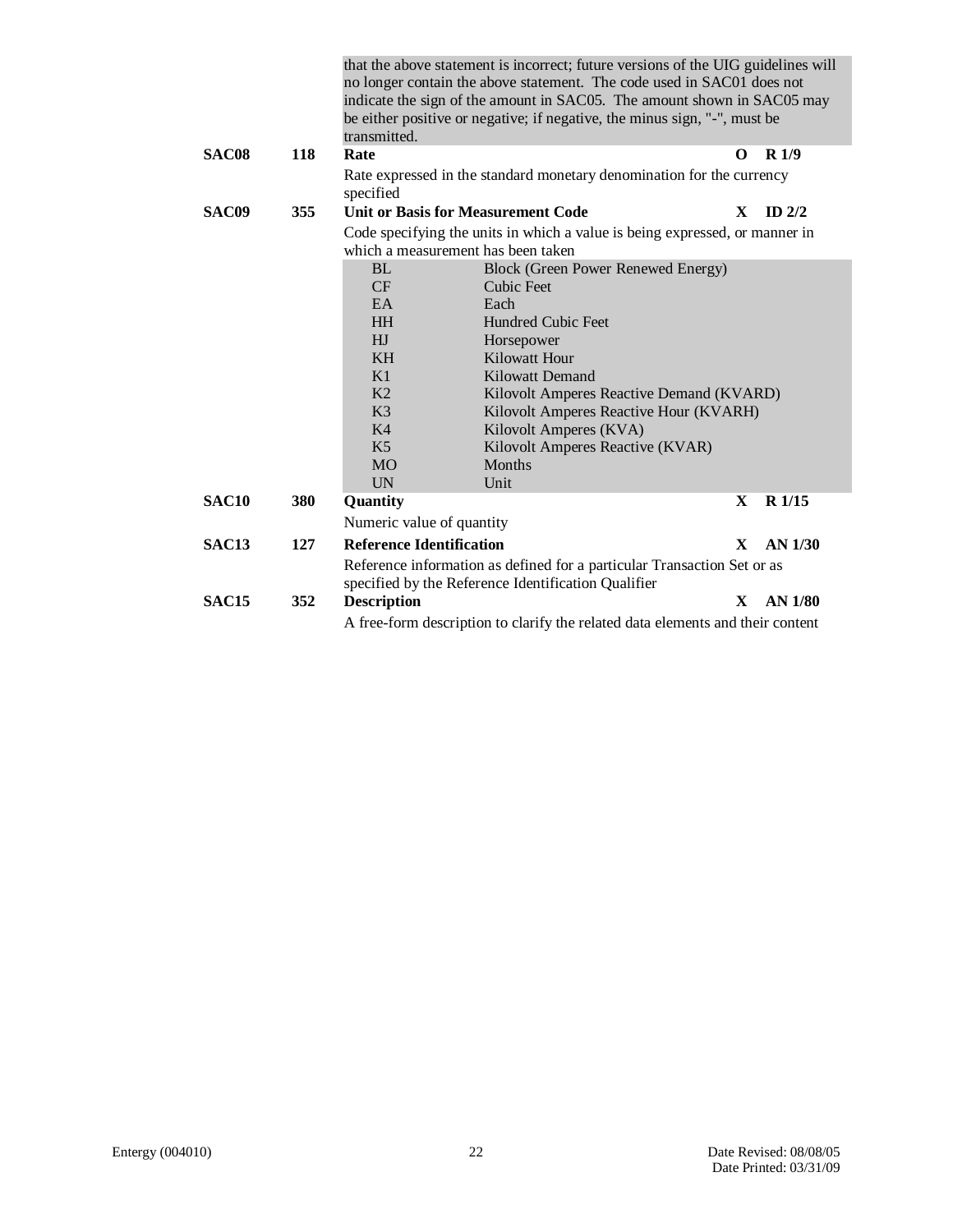# **Segment: TDS Total Monetary Value Summary**

| <b>Position:</b>       | 010                                                                                                                                                                                |
|------------------------|------------------------------------------------------------------------------------------------------------------------------------------------------------------------------------|
| Loop:                  |                                                                                                                                                                                    |
| Level:                 | Summary                                                                                                                                                                            |
| Usage:                 | Mandatory                                                                                                                                                                          |
| <b>Max Use:</b>        | 1                                                                                                                                                                                  |
| <b>Purpose:</b>        | To specify the total invoice discounts and amounts                                                                                                                                 |
| <b>Syntax Notes:</b>   |                                                                                                                                                                                    |
| <b>Semantic Notes:</b> | TDS01 is the total amount of invoice (including charges, less allowances) before<br>1<br>terms discount (if discount is applicable).                                               |
| <b>Comments:</b>       |                                                                                                                                                                                    |
| <b>UIG</b> Notes:      | TDS01 is the total amount due for this invoice and must equal the algebraic sum of<br>the amounts in TX102 and SAC05 segments. If this amount is negative, send the<br>minus sign. |
|                        | <b>Data Element Summary</b>                                                                                                                                                        |

|                 | Ref.  | Data         |                 |                   |                 |
|-----------------|-------|--------------|-----------------|-------------------|-----------------|
|                 | Des.  | Element Name |                 | <b>Attributes</b> |                 |
| <b>Must Use</b> | TDS01 | 610          | Amount          |                   | $M$ $N2$ $1/15$ |
|                 |       |              | Monetary amount |                   |                 |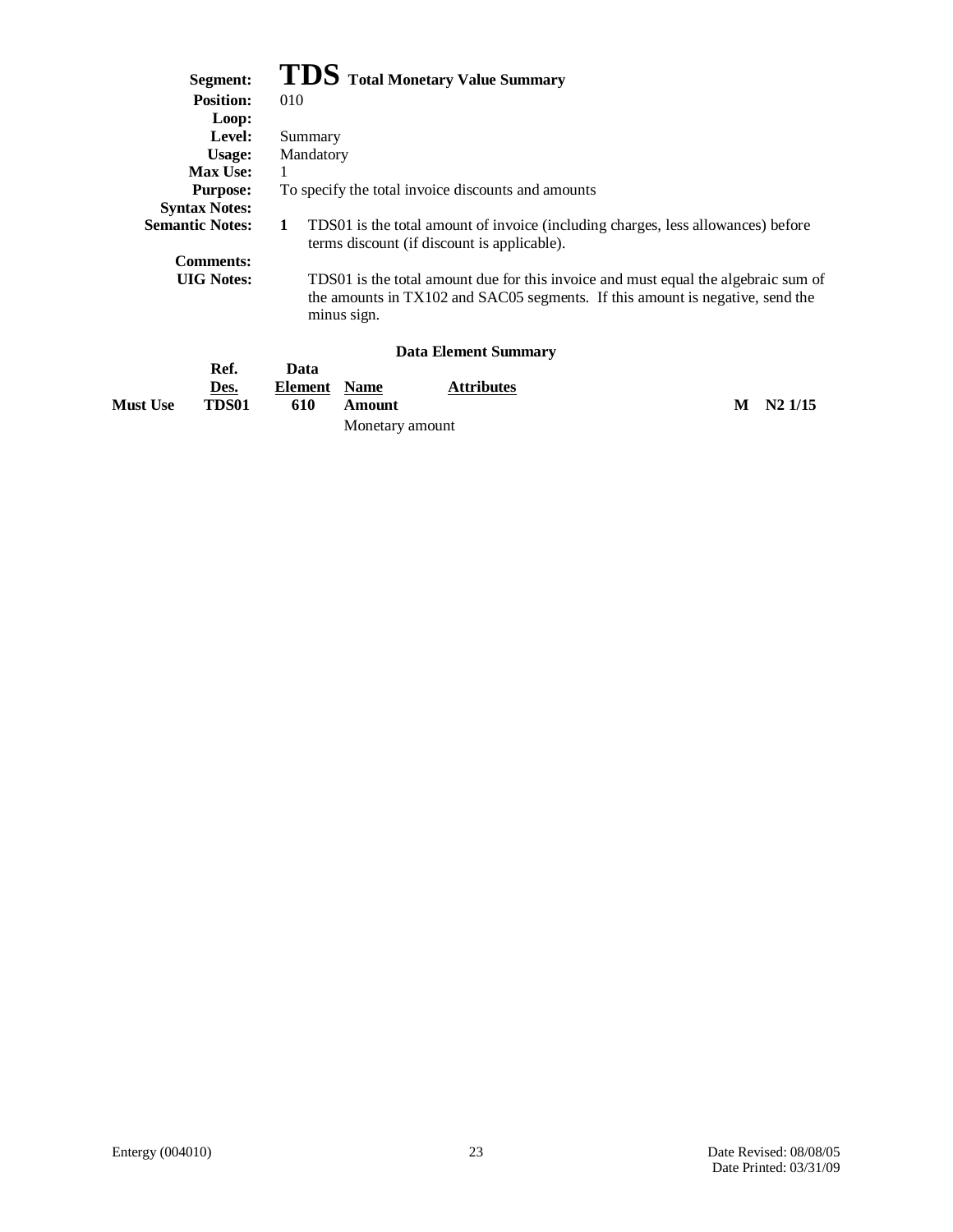| Segment:               | $\boldsymbol{\mathrm{T}}\boldsymbol{\mathrm{X}}\boldsymbol{\mathrm{I}}$ Tax Information   |
|------------------------|-------------------------------------------------------------------------------------------|
| <b>Position:</b>       | 020                                                                                       |
| Loop:                  |                                                                                           |
| Level:                 | Summary                                                                                   |
| Usage:                 | Optional                                                                                  |
| <b>Max Use:</b>        | 10                                                                                        |
| <b>Purpose:</b>        | To specify tax information                                                                |
| <b>Syntax Notes:</b>   | At least one of TXI02 TXI03 or TXI06 is required.<br>1                                    |
|                        | If either TXI04 or TXI05 is present, then the other is required.<br>2                     |
|                        | If TXI08 is present, then TXI03 is required.<br>3                                         |
| <b>Semantic Notes:</b> | TXI02 is the monetary amount of the tax.                                                  |
|                        | TXI03 is the tax percent expressed as a decimal.<br>2                                     |
|                        | TXI07 is a code indicating the relationship of the price or amount to the associated<br>3 |
|                        | segment.                                                                                  |

| <b>Entergy Notes:</b> | Taxes included in this position are account/invoice level taxes. |  |
|-----------------------|------------------------------------------------------------------|--|
|                       |                                                                  |  |

| <b>Attributes</b><br><b>TXI01</b><br>963<br><b>Tax Type Code</b><br>ID $2/2$<br>М<br>Code specifying the type of tax<br>CA<br>City Tax<br>Service Tax imposed by City<br>CP<br>County/Parish Sales Tax<br><b>CT</b><br>County Tax<br>Local Tax<br>LO<br>Franchise Tax<br>FR<br>Tax imposed by municipality for the right to provide<br>service<br>Service tax imposed by a municipality<br><b>OH</b><br>Other Tax (Special district taxes)<br><b>ST</b><br><b>State Sales Tax</b><br>$R$ 1/18<br><b>TXI02</b><br>782<br><b>Monetary Amount</b><br>X<br>Monetary amount<br><b>TXI 03</b><br>954<br>X/Z<br><b>Percent</b><br>R <sub>1/10</sub><br>Percent express as decimal<br><b>TXI06</b><br>441<br>$\mathbf{X}$<br>ID $1/1$<br><b>Tax Exempt Code</b><br>Code identifying exemption status from sales and use tax<br>1<br>Yes (Tax Exempt) |                 | Ref. | Data           |             |                     |  |
|----------------------------------------------------------------------------------------------------------------------------------------------------------------------------------------------------------------------------------------------------------------------------------------------------------------------------------------------------------------------------------------------------------------------------------------------------------------------------------------------------------------------------------------------------------------------------------------------------------------------------------------------------------------------------------------------------------------------------------------------------------------------------------------------------------------------------------------------|-----------------|------|----------------|-------------|---------------------|--|
|                                                                                                                                                                                                                                                                                                                                                                                                                                                                                                                                                                                                                                                                                                                                                                                                                                              | <b>Must Use</b> | Des. | <b>Element</b> | <b>Name</b> |                     |  |
|                                                                                                                                                                                                                                                                                                                                                                                                                                                                                                                                                                                                                                                                                                                                                                                                                                              |                 |      |                |             |                     |  |
|                                                                                                                                                                                                                                                                                                                                                                                                                                                                                                                                                                                                                                                                                                                                                                                                                                              |                 |      |                |             |                     |  |
|                                                                                                                                                                                                                                                                                                                                                                                                                                                                                                                                                                                                                                                                                                                                                                                                                                              |                 |      |                |             |                     |  |
|                                                                                                                                                                                                                                                                                                                                                                                                                                                                                                                                                                                                                                                                                                                                                                                                                                              |                 |      |                |             |                     |  |
|                                                                                                                                                                                                                                                                                                                                                                                                                                                                                                                                                                                                                                                                                                                                                                                                                                              |                 |      |                |             |                     |  |
|                                                                                                                                                                                                                                                                                                                                                                                                                                                                                                                                                                                                                                                                                                                                                                                                                                              |                 |      |                |             |                     |  |
|                                                                                                                                                                                                                                                                                                                                                                                                                                                                                                                                                                                                                                                                                                                                                                                                                                              |                 |      |                |             |                     |  |
|                                                                                                                                                                                                                                                                                                                                                                                                                                                                                                                                                                                                                                                                                                                                                                                                                                              |                 |      |                |             |                     |  |
|                                                                                                                                                                                                                                                                                                                                                                                                                                                                                                                                                                                                                                                                                                                                                                                                                                              |                 |      |                |             |                     |  |
|                                                                                                                                                                                                                                                                                                                                                                                                                                                                                                                                                                                                                                                                                                                                                                                                                                              |                 |      |                |             |                     |  |
|                                                                                                                                                                                                                                                                                                                                                                                                                                                                                                                                                                                                                                                                                                                                                                                                                                              |                 |      |                |             |                     |  |
|                                                                                                                                                                                                                                                                                                                                                                                                                                                                                                                                                                                                                                                                                                                                                                                                                                              |                 |      |                |             |                     |  |
|                                                                                                                                                                                                                                                                                                                                                                                                                                                                                                                                                                                                                                                                                                                                                                                                                                              |                 |      |                |             |                     |  |
|                                                                                                                                                                                                                                                                                                                                                                                                                                                                                                                                                                                                                                                                                                                                                                                                                                              |                 |      |                |             |                     |  |
|                                                                                                                                                                                                                                                                                                                                                                                                                                                                                                                                                                                                                                                                                                                                                                                                                                              |                 |      |                |             |                     |  |
|                                                                                                                                                                                                                                                                                                                                                                                                                                                                                                                                                                                                                                                                                                                                                                                                                                              |                 |      |                |             |                     |  |
|                                                                                                                                                                                                                                                                                                                                                                                                                                                                                                                                                                                                                                                                                                                                                                                                                                              |                 |      |                |             |                     |  |
|                                                                                                                                                                                                                                                                                                                                                                                                                                                                                                                                                                                                                                                                                                                                                                                                                                              |                 |      |                |             |                     |  |
|                                                                                                                                                                                                                                                                                                                                                                                                                                                                                                                                                                                                                                                                                                                                                                                                                                              |                 |      |                | 2           | No (Not Tax Exempt) |  |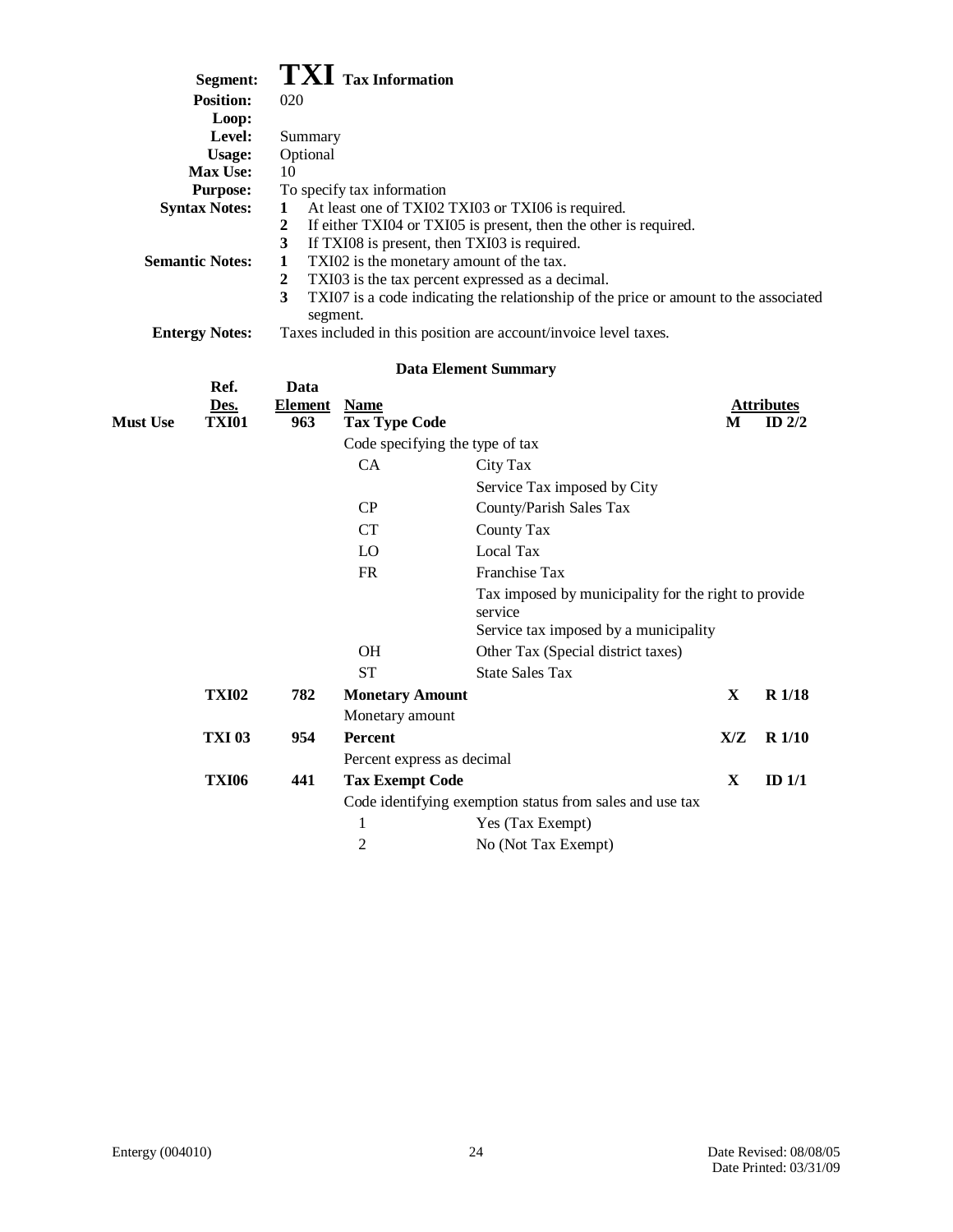|                 | Segment:               |                              | $\mathbf{SAC}\;$ Service, Promotion, Allowance, or Charge Information                                                                                                                                                                                                                                                                                                                                                                                                                                                              |              |                   |  |  |
|-----------------|------------------------|------------------------------|------------------------------------------------------------------------------------------------------------------------------------------------------------------------------------------------------------------------------------------------------------------------------------------------------------------------------------------------------------------------------------------------------------------------------------------------------------------------------------------------------------------------------------|--------------|-------------------|--|--|
|                 | <b>Position:</b>       | 040                          |                                                                                                                                                                                                                                                                                                                                                                                                                                                                                                                                    |              |                   |  |  |
|                 | Loop:                  | <b>SAC</b>                   |                                                                                                                                                                                                                                                                                                                                                                                                                                                                                                                                    |              |                   |  |  |
|                 | Level:                 | Summary                      |                                                                                                                                                                                                                                                                                                                                                                                                                                                                                                                                    |              |                   |  |  |
|                 | <b>Usage:</b>          | Optional                     |                                                                                                                                                                                                                                                                                                                                                                                                                                                                                                                                    |              |                   |  |  |
|                 | Max Use:               | 1                            |                                                                                                                                                                                                                                                                                                                                                                                                                                                                                                                                    |              |                   |  |  |
|                 | <b>Purpose:</b>        |                              | To request or identify a service, promotion, allowance, or charge; to specify the amount                                                                                                                                                                                                                                                                                                                                                                                                                                           |              |                   |  |  |
|                 |                        |                              | or percentage for the service, promotion, allowance, or charge                                                                                                                                                                                                                                                                                                                                                                                                                                                                     |              |                   |  |  |
|                 | <b>Syntax Notes:</b>   | 1                            | At least one of SAC02 or SAC03 is required.                                                                                                                                                                                                                                                                                                                                                                                                                                                                                        |              |                   |  |  |
|                 |                        | $\boldsymbol{2}$             | If either SAC03 or SAC04 is present, then the other is required.                                                                                                                                                                                                                                                                                                                                                                                                                                                                   |              |                   |  |  |
|                 |                        | 3                            | If either SAC06 or SAC07 is present, then the other is required.                                                                                                                                                                                                                                                                                                                                                                                                                                                                   |              |                   |  |  |
|                 |                        | $\overline{\mathbf{4}}$      | If either SAC09 or SAC10 is present, then the other is required.                                                                                                                                                                                                                                                                                                                                                                                                                                                                   |              |                   |  |  |
|                 | <b>Semantic Notes:</b> | $\mathbf{1}$                 | If SAC01 is "A" or "C", then at least one of SAC05, SAC07, or SAC08 is required.<br>The value of the SAC01 indicator is not to be used to indicate the sign of the amount<br>In SAC05.                                                                                                                                                                                                                                                                                                                                             |              |                   |  |  |
|                 |                        | $\overline{2}$               | SAC05 is the total amount for the service, promotion, allowance, or charge.<br>If SAC05 is present with SAC07 or SAC08, then SAC05 takes precedence.                                                                                                                                                                                                                                                                                                                                                                               |              |                   |  |  |
|                 |                        | 3<br>$\overline{\mathbf{4}}$ | SAC08 is the allowance or charge rate per unit.<br>SAC10 and SAC11 is the quantity basis when the allowance or charge quantity is                                                                                                                                                                                                                                                                                                                                                                                                  |              |                   |  |  |
|                 |                        |                              | different from the purchase order or invoice quantity.<br>SAC10 and SAC11 used together indicate a quantity range, which could be a dollar                                                                                                                                                                                                                                                                                                                                                                                         |              |                   |  |  |
|                 |                        |                              | amount, that is applicable to service, promotion, allowance, or charge.                                                                                                                                                                                                                                                                                                                                                                                                                                                            |              |                   |  |  |
|                 | <b>Comments:</b>       | $\mathbf{1}$                 | SAC04 may be used to uniquely identify the service, promotion, allowance, or<br>charge. In addition, it may be used in conjunction to further the code in SAC02.                                                                                                                                                                                                                                                                                                                                                                   |              |                   |  |  |
|                 | <b>UIG Notes:</b>      |                              | Each SLN loop will contain only one SAC. Multiple charges/allowances require<br>multiple SLN loops. Previous editions of this guideline stated that the amount shown<br>in SAC05 will always be positive and that the code used in SAC01 will indicate<br>whether to add or subtract the SAC05 amount to or from the TDS. AS a result of a<br>clarification provided by X12, it has been determined that the above statement is<br>incorrect; future versions of the UIG guidelines will no longer contain the above<br>statement. |              |                   |  |  |
|                 | <b>Entergy Notes:</b>  |                              | When SAC01 at the Summary Level contains 'N' and SAC04 is LPC001, Then 'N'<br>signifies that the fee does not apply unless payment is made after the due date. The<br>amount in SAC05 should be ignored when summing the invoice total.                                                                                                                                                                                                                                                                                            |              |                   |  |  |
|                 | Ref.                   | Data                         | <b>Data Element Summary</b>                                                                                                                                                                                                                                                                                                                                                                                                                                                                                                        |              |                   |  |  |
|                 | Des.                   | <b>Element</b>               | <b>Name</b>                                                                                                                                                                                                                                                                                                                                                                                                                                                                                                                        |              | <b>Attributes</b> |  |  |
| <b>Must Use</b> | SAC01                  | 248                          | <b>Allowance or Charge Indicator</b>                                                                                                                                                                                                                                                                                                                                                                                                                                                                                               |              | $M$ ID $1/1$      |  |  |
|                 |                        |                              | Code which indicates an allowance or charge for the service specified                                                                                                                                                                                                                                                                                                                                                                                                                                                              |              |                   |  |  |
|                 |                        |                              | Allowance<br>A                                                                                                                                                                                                                                                                                                                                                                                                                                                                                                                     |              |                   |  |  |
|                 |                        |                              | $\mathbf C$<br>Charge                                                                                                                                                                                                                                                                                                                                                                                                                                                                                                              |              |                   |  |  |
|                 |                        |                              | $\mathbf N$<br>No Allowance or Charge                                                                                                                                                                                                                                                                                                                                                                                                                                                                                              |              |                   |  |  |
|                 | SAC03                  | 559                          | <b>Agency Qualifier Code</b>                                                                                                                                                                                                                                                                                                                                                                                                                                                                                                       | $\mathbf{X}$ | ID $2/2$          |  |  |
|                 |                        |                              |                                                                                                                                                                                                                                                                                                                                                                                                                                                                                                                                    |              |                   |  |  |
|                 |                        |                              | Code identifying the agency assigning the code values                                                                                                                                                                                                                                                                                                                                                                                                                                                                              |              |                   |  |  |

EU Electric Utilities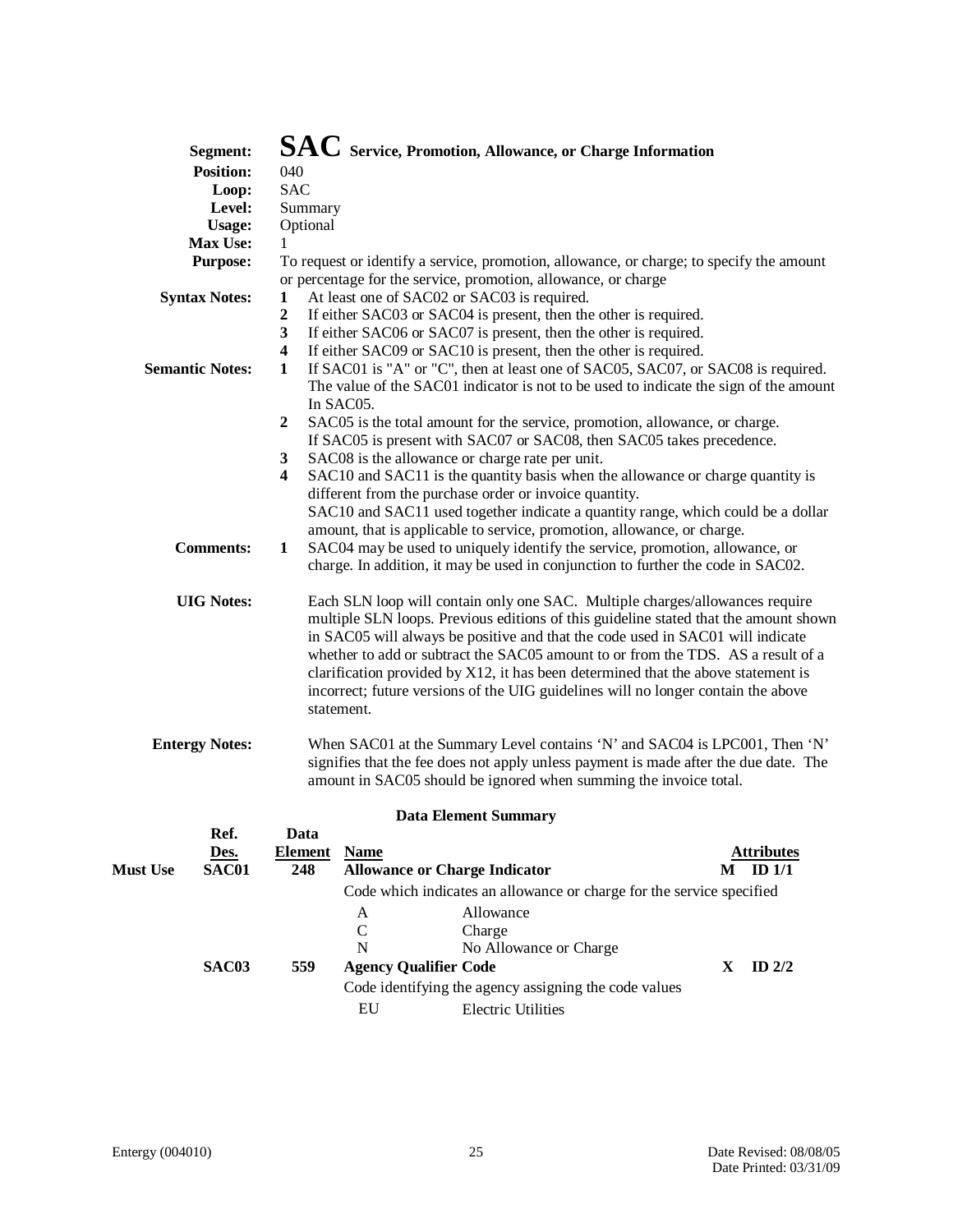#### **SAC04 1301 Agency Service, Promotion, Allowance, or Charge Code X AN 1/10**

Agency maintained code identifying the service, promotion, allowance, or charge.

| LPC <sub>001</sub> | Charges assessed on all unpaid past due balances.        |
|--------------------|----------------------------------------------------------|
| <b>PAY000</b>      | Payment Received                                         |
| <b>PRB001</b>      | Amount owed from previous months billing.                |
| DAB <sub>001</sub> | Deposit                                                  |
| <b>DAB002</b>      | Deposit Interest.                                        |
| MSC000             | Go to SAC15 for Text Description                         |
| MSC001             | Charges/Allowances not covered under any other category. |

| SAC <sub>05</sub> | 610 | Amount                                                                                                                                                                                                                                                                                                                                                                                                                                                                                                                                                                           | റ  | $N2$ 1/15 |
|-------------------|-----|----------------------------------------------------------------------------------------------------------------------------------------------------------------------------------------------------------------------------------------------------------------------------------------------------------------------------------------------------------------------------------------------------------------------------------------------------------------------------------------------------------------------------------------------------------------------------------|----|-----------|
|                   |     | Monetary amount                                                                                                                                                                                                                                                                                                                                                                                                                                                                                                                                                                  |    |           |
|                   |     | Previous editions of this guideline stated that this amount will always be<br>positive and the SAC01 will indicate whether to add to or subtract from the<br>TDS. As a result of a clarification provided by X12F, it has been determined<br>that the above statement is incorrect; future versions of the UIG guidelines<br>will no longer contain the above statement. The code used in SAC01 does<br>not indicate the sign of the amount in SAC05. The amount shown in SAC05<br>may be either positive or negative; if negative, the minus sign, "-", must be<br>transmitted. |    |           |
| <b>SAC15</b>      | 352 | <b>Description</b><br>A free-form description to clarify the related data elements and their contents                                                                                                                                                                                                                                                                                                                                                                                                                                                                            | X. | AN 1/80   |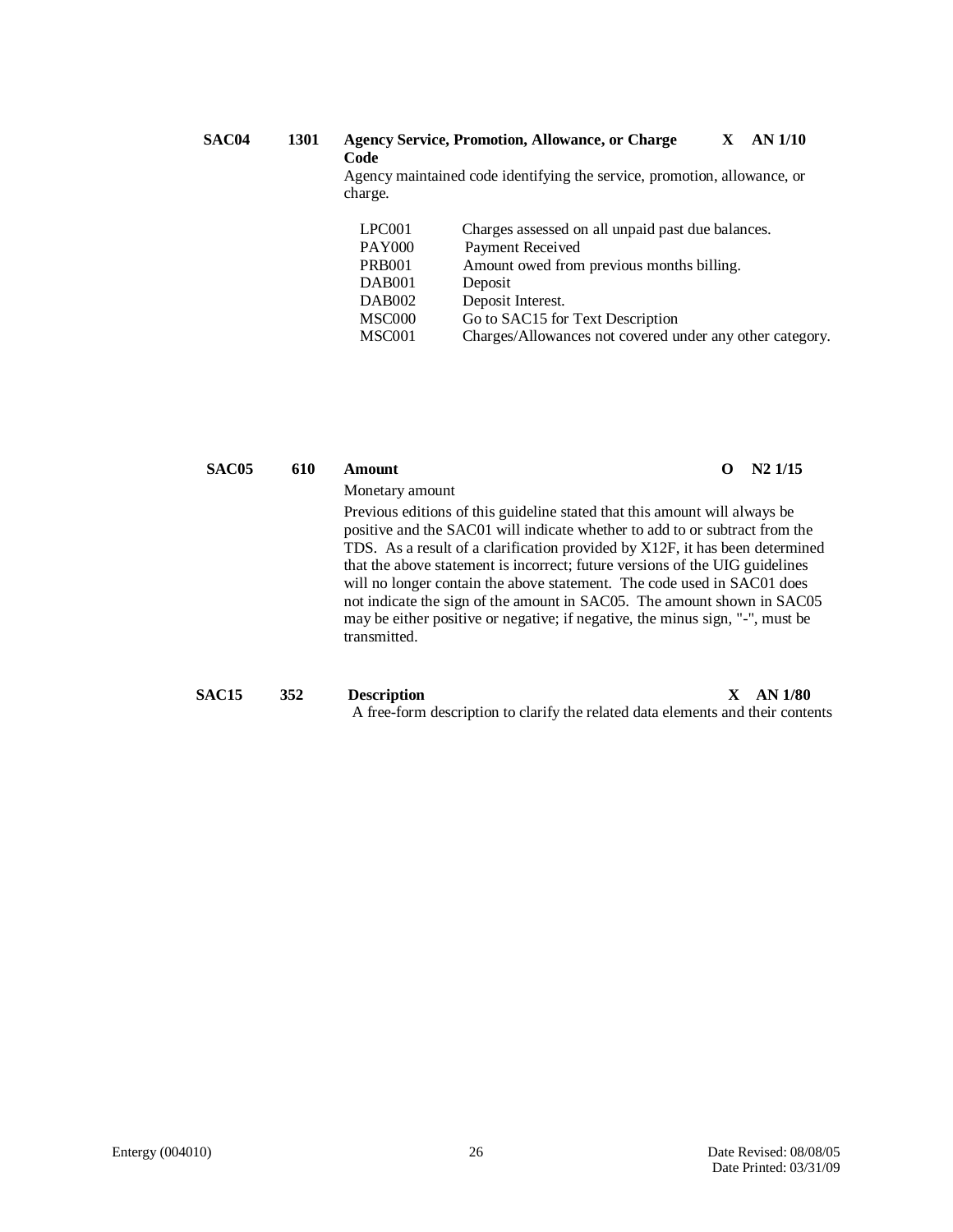| Segment:               | <b>CTT</b> Transaction Totals                                                                            |
|------------------------|----------------------------------------------------------------------------------------------------------|
| <b>Position:</b>       | 070                                                                                                      |
| Loop:                  |                                                                                                          |
| Level:                 | Summary                                                                                                  |
| Usage:                 | Optional                                                                                                 |
| <b>Max Use:</b>        |                                                                                                          |
| <b>Purpose:</b>        | To transmit a hash total for a specific element in the transaction set                                   |
| <b>Syntax Notes:</b>   |                                                                                                          |
| <b>Semantic Notes:</b> |                                                                                                          |
| <b>Comments:</b>       | This segment is intended to provide hash totals to validate transaction completeness<br>and correctness. |

|                 | Ref.  | Data         |                                                           |                   |  |
|-----------------|-------|--------------|-----------------------------------------------------------|-------------------|--|
|                 | Des.  | Element Name |                                                           | <b>Attributes</b> |  |
| <b>Must Use</b> | CTT01 | 354          | Number of Line Items                                      | $M$ No $1/6$      |  |
|                 |       |              | Total number of line items in the transaction set         |                   |  |
|                 |       |              | The number of IT1 segments present in the transaction set |                   |  |